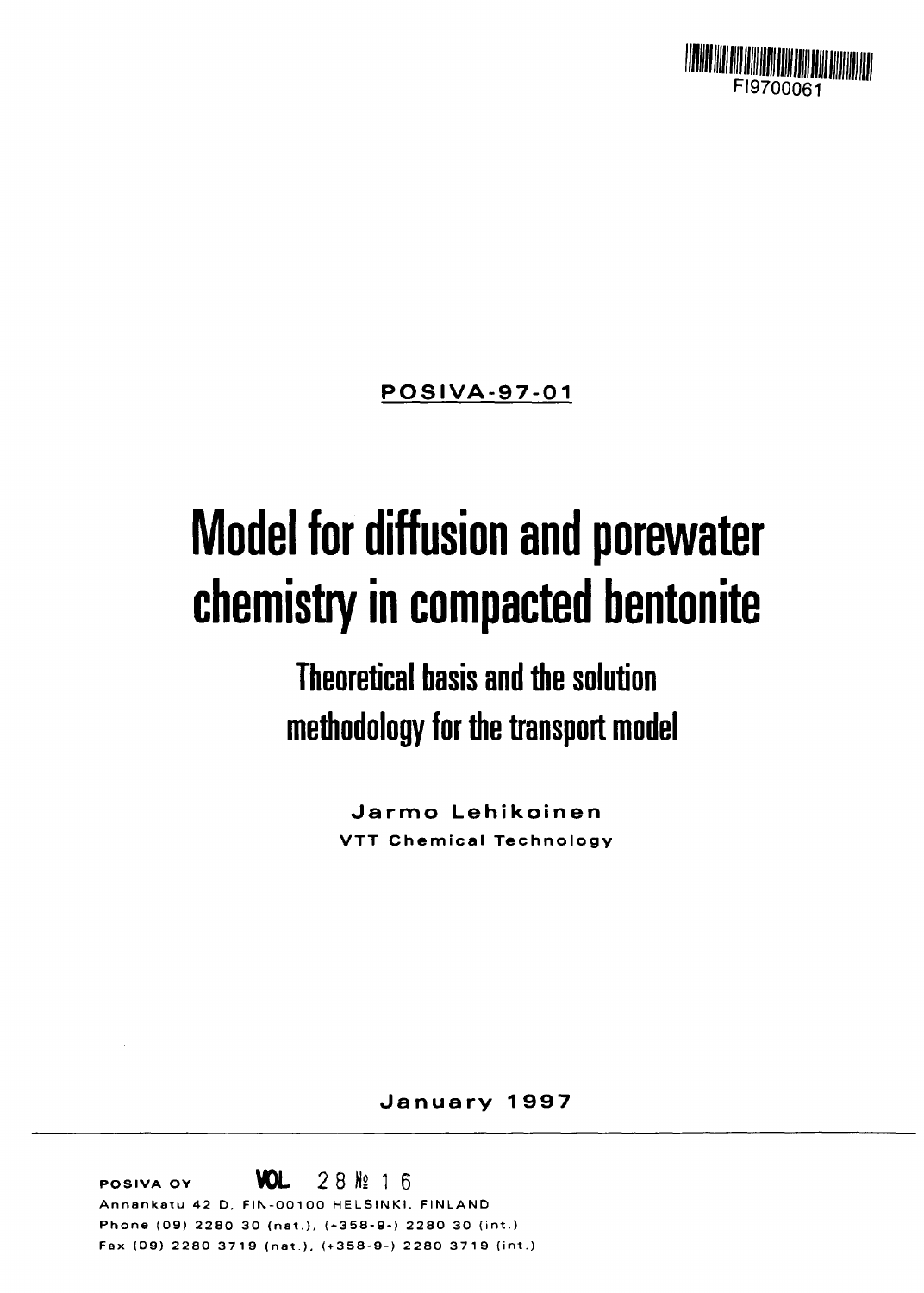

### **Posiva-raportti - Posiva report** Raportin tunnus - Report code

Posiva Oy<br>Annankatu 42 D, FIN-00100 HELSINKI, FINLAND Julkaisuaika – Date<br>Puh. (09) 2280 30 – Int. Tel. +358 9 2280 30 January 1997 Puh. (09) 2280 30 - Int. Tel. +358 9 2280 30

POSIVA-97-01

| Tekijä(t) – Author(s)                       | Toimeksiantaja(t) - Commissioned by |  |  |
|---------------------------------------------|-------------------------------------|--|--|
| Jarmo Lehikoinen<br>VTT Chemical Technology | Posiva Oy                           |  |  |

Nimeke - Title

#### MODEL FOR DIFFUSION AND POREWATER CHEMISTRY IN COMPACTED BENTONITE - THEORETICAL BASIS AND THE SOLUTION METHODOLOGY FOR THE TRANSPORT **MODEL**

Tiivistelma - Abstract

This report describes the progress of the computer model for ionic transport in bentonite. The research is part of the project "Microstructural and Chemical Parameters of Bentonite as Determinants of Waste Isolation Efficiency" within the Nuclear Fission Safety Program organized by The Commission of the European Communities.

The study was started by collecting a comprehensive body of available data on space-charge transport modelling and creating a conceptualization of the problem at hand. The numerical discretization of the governing equations by finite differences was also initiated.

This report introduces the theoretical basis for the model, somewhat more elaborated than presented in "Progress Report 1/1996", and rectifies a few mistakes appearing in that report. It also gives a brief introduction to the solution methodology of the disc retized governing equations.

| <b>ISBN</b>                 | <b>ISSN</b>      |
|-----------------------------|------------------|
| ISBN 951-652-026-X          | ISSN 1239-3096   |
| Sivumäärä – Number of pages | Kieli – Language |
| 19                          | English          |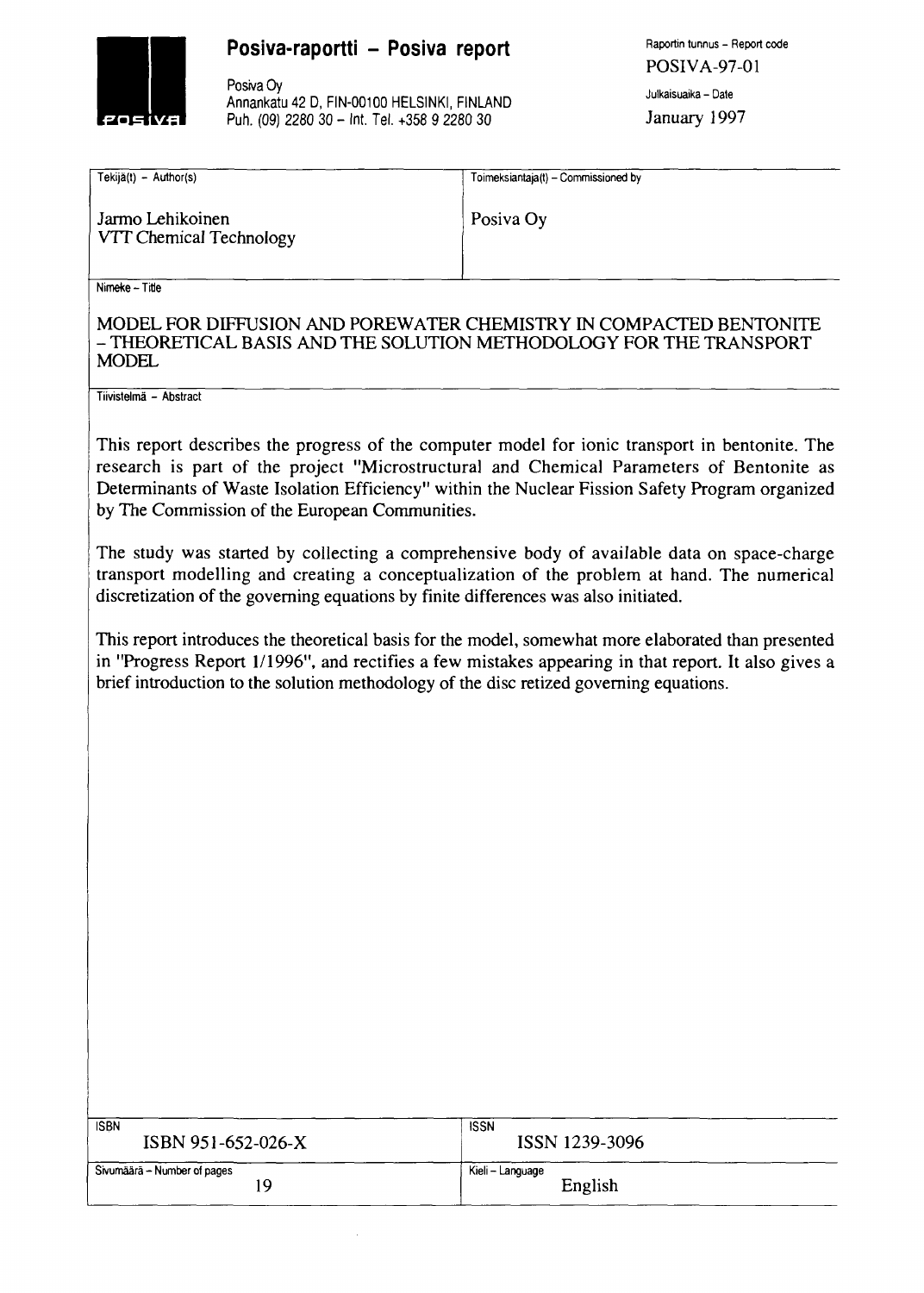# POSIVE

# Posiva-raportti - Posiva report

Posiva Oy Annankatu 42 D, FIN-00100 HELSINKI, FINLAND Puh. (09) 2280 30 - Int. Tel. +358 9 2280 30

Raportin tunnus - Report code POSIVA-97-01 Julkaisuaika - Date Tammikuu 1997

| Tekijä(t) - Author(s)                                                                                                                            | Toimeksiantaja(t) - Commissioned by                                                                                                                                                                                                                                                              |  |  |  |
|--------------------------------------------------------------------------------------------------------------------------------------------------|--------------------------------------------------------------------------------------------------------------------------------------------------------------------------------------------------------------------------------------------------------------------------------------------------|--|--|--|
| Jarmo Lehikoinen<br>VTT Kemiantekniikka                                                                                                          | Posiva Oy                                                                                                                                                                                                                                                                                        |  |  |  |
| Nimeke - Title                                                                                                                                   |                                                                                                                                                                                                                                                                                                  |  |  |  |
| MALLI DIFFUUSIOLLE JA HUOKOSVESIKEMIALLE KOMPAKTOIDUSSA<br>BENTONIITISSA – KULKEUTUMISMALLIN TEOREETTINEN PERUSTA JA<br><b>RATKAISUMENETELMA</b> |                                                                                                                                                                                                                                                                                                  |  |  |  |
| Tiivistelmä - Abstract                                                                                                                           |                                                                                                                                                                                                                                                                                                  |  |  |  |
| ohjelmaan.                                                                                                                                       | Tässä raportissa esitetään kuvaus ionien kulkeutumismallin kehittämisen edistymisestä. Tutkimus on<br>osa projektia "Microstructural and Chemical Parameters of Bentonite as Determinants of Waste<br>Isolation Efficiency", joka kuuluu Euroopan komission organisoimaan Nuclear Fission Safety |  |  |  |
| vien yhtälöiden numeerinen diskretointi differenssimenetelmällä aloitettiin.                                                                     | Mallinkehitys aloitettiin keräämällä kattava, kulkeutumismallinnusta käsittelevä kirjallisuus sekä<br>luomalla konseptuaalinen malli tämän materiaalin pohjalta. Myös mallinnettavaa systeemiä kuvaa-                                                                                            |  |  |  |
| suppeahkon johdatuksen diskretoitujen yhtälöiden ratkaisumenetelmään.                                                                            | Raportti kuvaa mallin teoreettisen perustan raportissa "Progress Report 1/1996" esitettyä hieman<br>kehittyneempänä ja korjaa joitakin em. raportissa esiintyneitä asiavirheitä. Raportti tarjoaa myös                                                                                           |  |  |  |
|                                                                                                                                                  |                                                                                                                                                                                                                                                                                                  |  |  |  |
|                                                                                                                                                  |                                                                                                                                                                                                                                                                                                  |  |  |  |
|                                                                                                                                                  |                                                                                                                                                                                                                                                                                                  |  |  |  |
|                                                                                                                                                  |                                                                                                                                                                                                                                                                                                  |  |  |  |
|                                                                                                                                                  |                                                                                                                                                                                                                                                                                                  |  |  |  |
|                                                                                                                                                  |                                                                                                                                                                                                                                                                                                  |  |  |  |
|                                                                                                                                                  |                                                                                                                                                                                                                                                                                                  |  |  |  |
|                                                                                                                                                  |                                                                                                                                                                                                                                                                                                  |  |  |  |
|                                                                                                                                                  |                                                                                                                                                                                                                                                                                                  |  |  |  |
|                                                                                                                                                  |                                                                                                                                                                                                                                                                                                  |  |  |  |
|                                                                                                                                                  |                                                                                                                                                                                                                                                                                                  |  |  |  |
| <b>ISBN</b>                                                                                                                                      | <b>ISSN</b>                                                                                                                                                                                                                                                                                      |  |  |  |
| ISBN 951-652-026-X                                                                                                                               | ISSN 1239-3096                                                                                                                                                                                                                                                                                   |  |  |  |
| Sivumäärä - Number of pages<br>19                                                                                                                | Kieli - Language<br>Englanti                                                                                                                                                                                                                                                                     |  |  |  |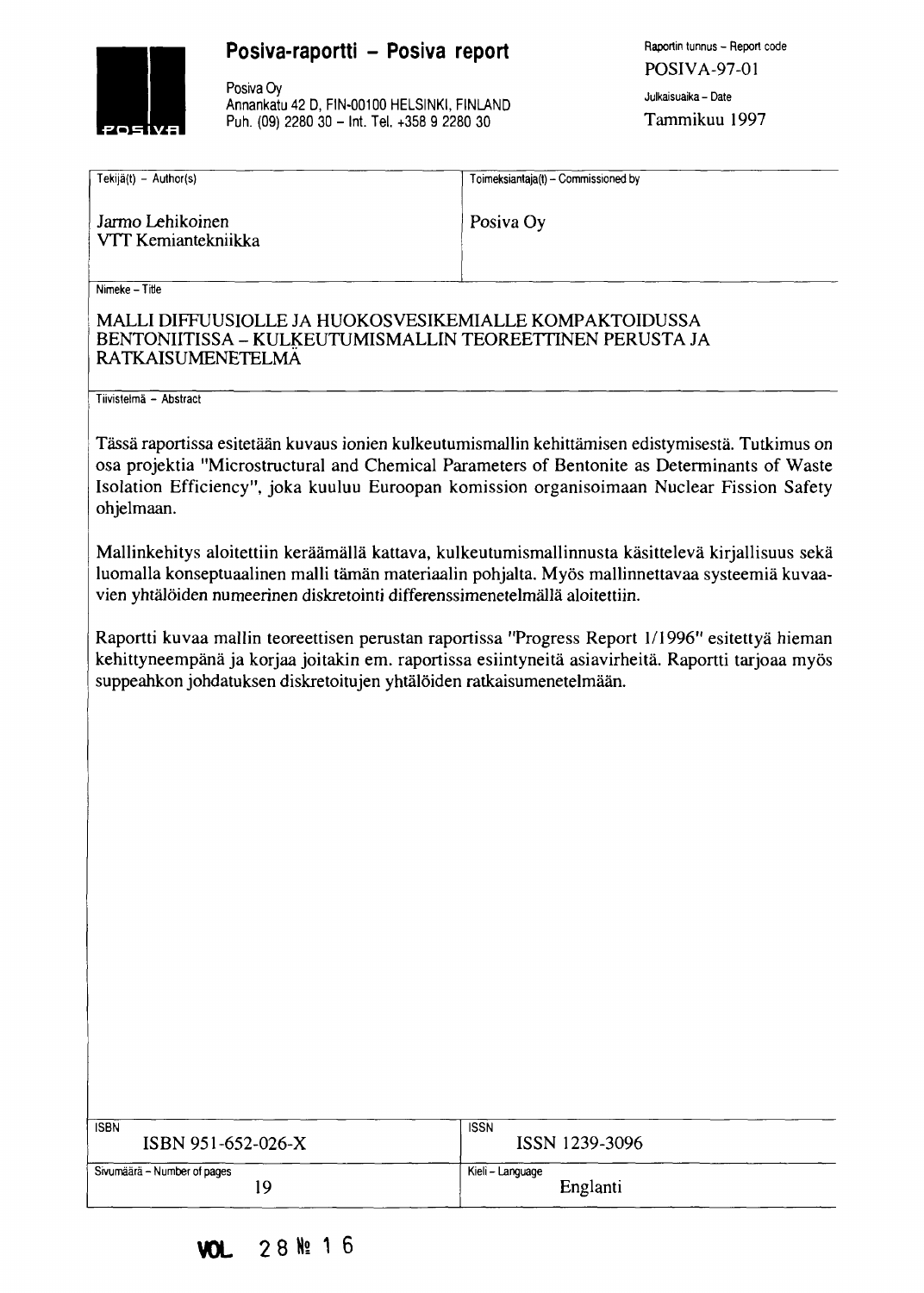# FOREWORD

Within the Nucleal Fission Safety Program, organized by The Commission of the European Communities, the research project, "Microstructural and Chemical Parameters of Bentonite as Determinants of Waste Isolation Efficiency" has jointly been started by Clay Technology AB in Sweden, VTT Chemical Technology in Finland, Universität Hannover in Germany and Kungliga Tekniska Högskolan in Sweden. Professor Roland Pusch from Clay Technology AB is the co-ordinator of the project. The work in Finland is funded by The Commission of the European Communities, Posiva Oy and VTT Chemical Technology. The contact person for Posiva Oy is Jukka-Pekka Salo. The work in Finland is concentrated on the development of a model for diffusion and porewater chemistry in compacted bentonite.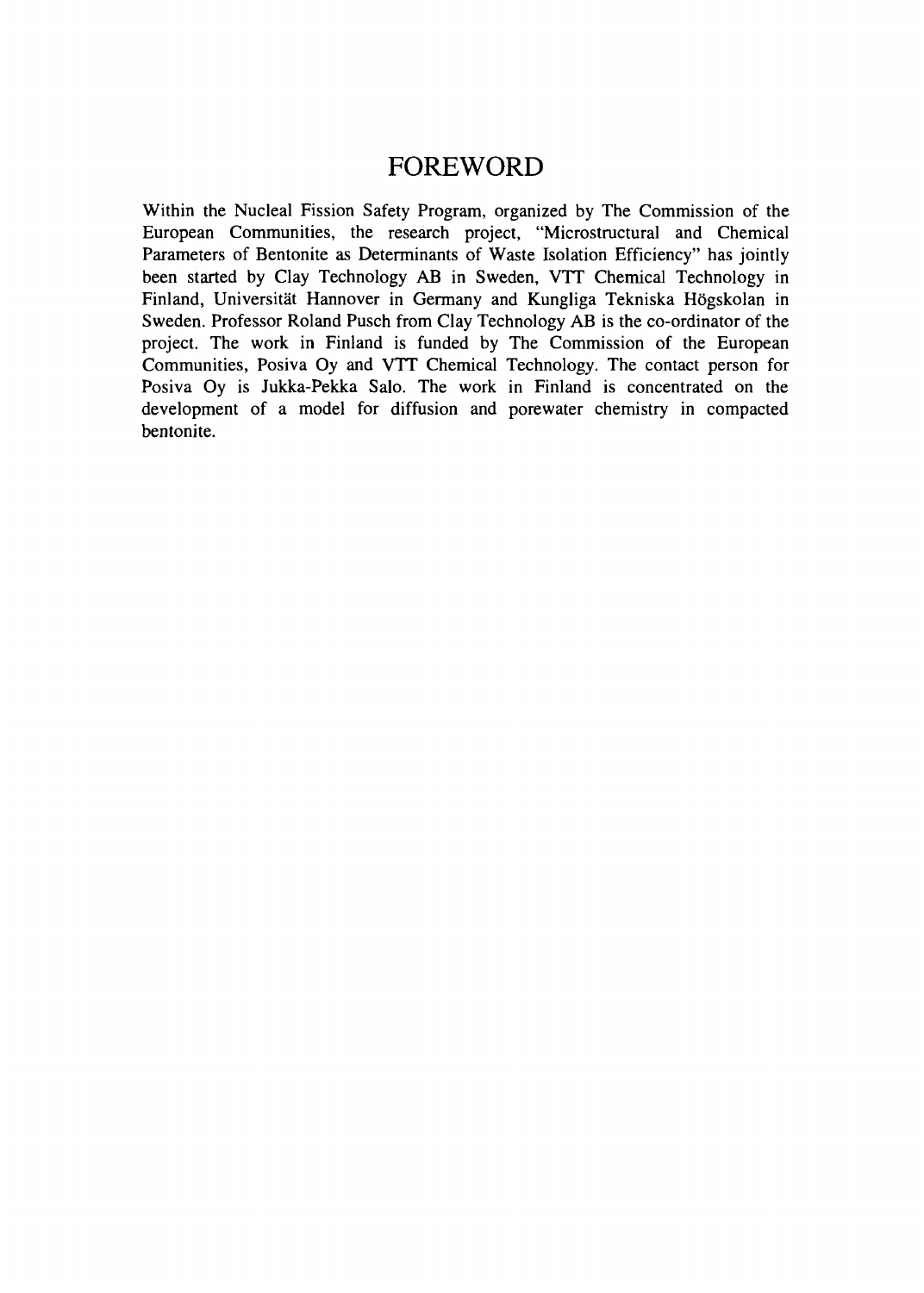# **CONTENTS**

| <b>ABSTRACT</b>    |
|--------------------|
| <b>TIIVISTELMÄ</b> |
| <b>FOREWORD</b>    |
| <b>CONTENTS</b>    |
|                    |
|                    |
|                    |
|                    |
|                    |
|                    |
|                    |
|                    |
|                    |
|                    |
|                    |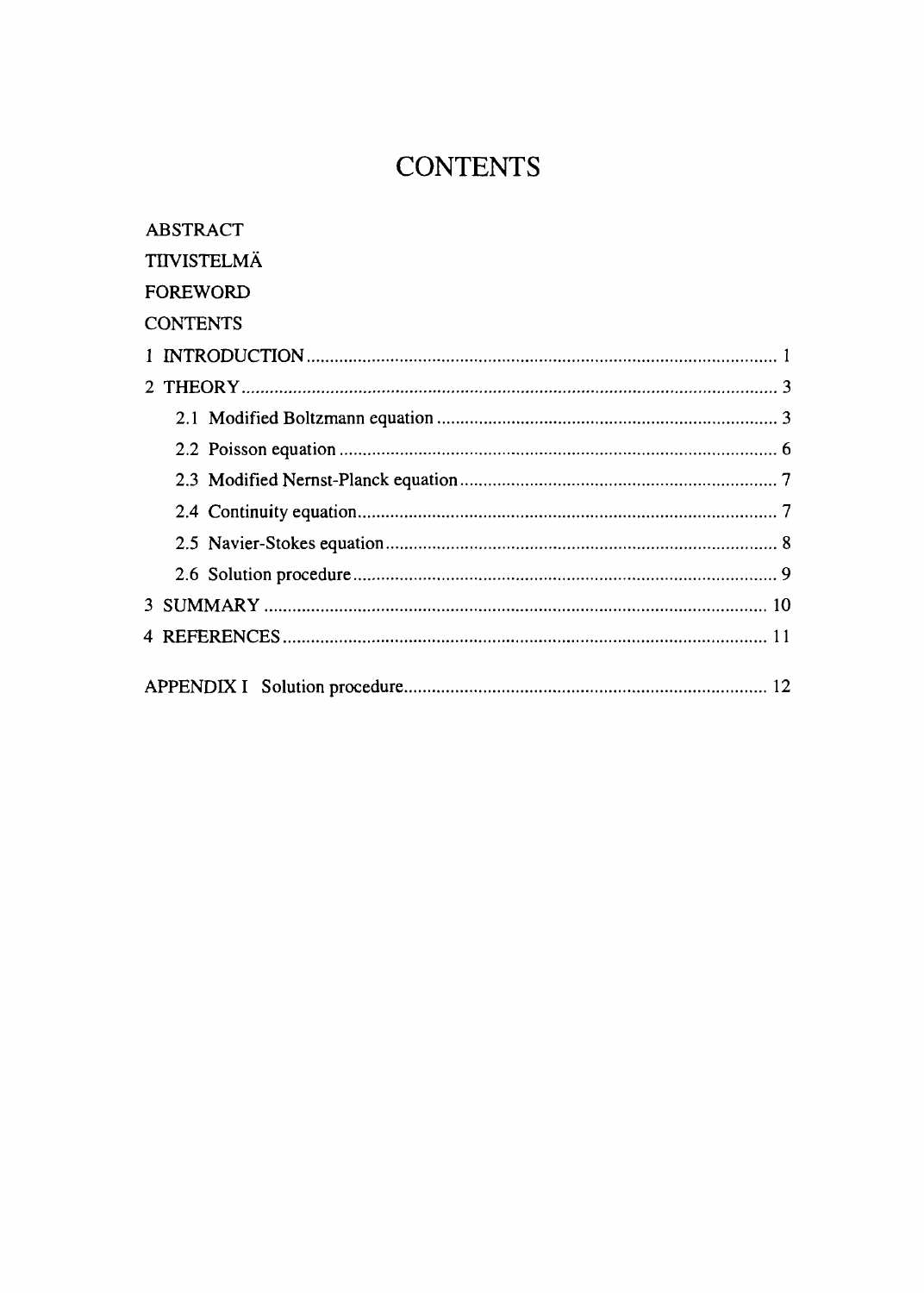# 1 INTRODUCTION

A two-dimensional, transient molecular-level electrokinetic transport model that incorporates ionic hydration, orientation of solvent molecules by an applied electric field, solvent dipole-dipole interactions, dielectric saturation, and at a later stage, specific adsorption to the solid substrate (all of which are non-standard features of the theory), will be developed within the project.

The basic equations that govern the flow of electrolyte solution through the pore (i.e., momentum, convection-diffusion, and modified Poisson-Boltzmann equations) will be solved by an iterative numerical method to relate the characteristics of the flow (solute and solvent fluxes) to the characteristics of the pores (surface charge, and dimensions) and to the concentrations of the bulk solutions on both sides of the clay sample. The model is planned to be used to simulate and interpret equilibrium and transport experiments for bentonitic clays containing different types of background electrolyte solutions at various compactions. More specifically, emphasis is placed on quantifying the extent of co-ion exclusion and understanding the postulated surface diffusion mechanism on the basis of the well-established double-layer theory, which considers electrostatic interactions by means of the mean electrostatic field.

The pore geometry of the clay specimen is modelled as an array of tortuous negatively charged capillaries. Hydration forces arise from moving an ionic species in a dielectric continuum (pore space), where the dielectric permittivity is treated as a local function of the electric field strength. The modified Poisson-Boltzmann equation, including hydration effects, accounts for the different adsorption selectivities of cations of like charge to the clay surface, a well-known phenomenon which cannot be distinguished by conventional treatment of the double-layer theory. Moreover, a compact Stern layer for adsorbed counter-ions need not be introduced, since the hydration model simulates solvent co-ordination.

Since "Progress Report 1/96" we have further elaborated the theory behind the model and corrected a few mistakes that appeared in that report. The discretization of the governing equations as well as the coding of the first version of the model are practically at completion. We tried to adapt the model to the MATLAB® environment (also referred to in the Work Package description), but soon came to realize that the program execution would become extremely slow. Therefore, we had to seek for a more effective alternative to MATLAB®. We chose the Microsoft® Fortran Powerstation v. 4.0 compiler<sup>†</sup> (hereafter referred to as MS-FP) for that purpose. MS-FP is based on the newish Fortran 90 standard and so essentially offers the same array manipulation capabilities as MATLAB®. In addition, it enables the production of executable code, unlike MATLAB®, and contains a large number of reliable and thoroughly tested  $\text{IMSL}^{\mathfrak{m}}$  library routines to lighten our programming burden. However, we are currently still in the debugging phase of the code though expect to

<sup>&</sup>lt;sup>†</sup> The professional edition.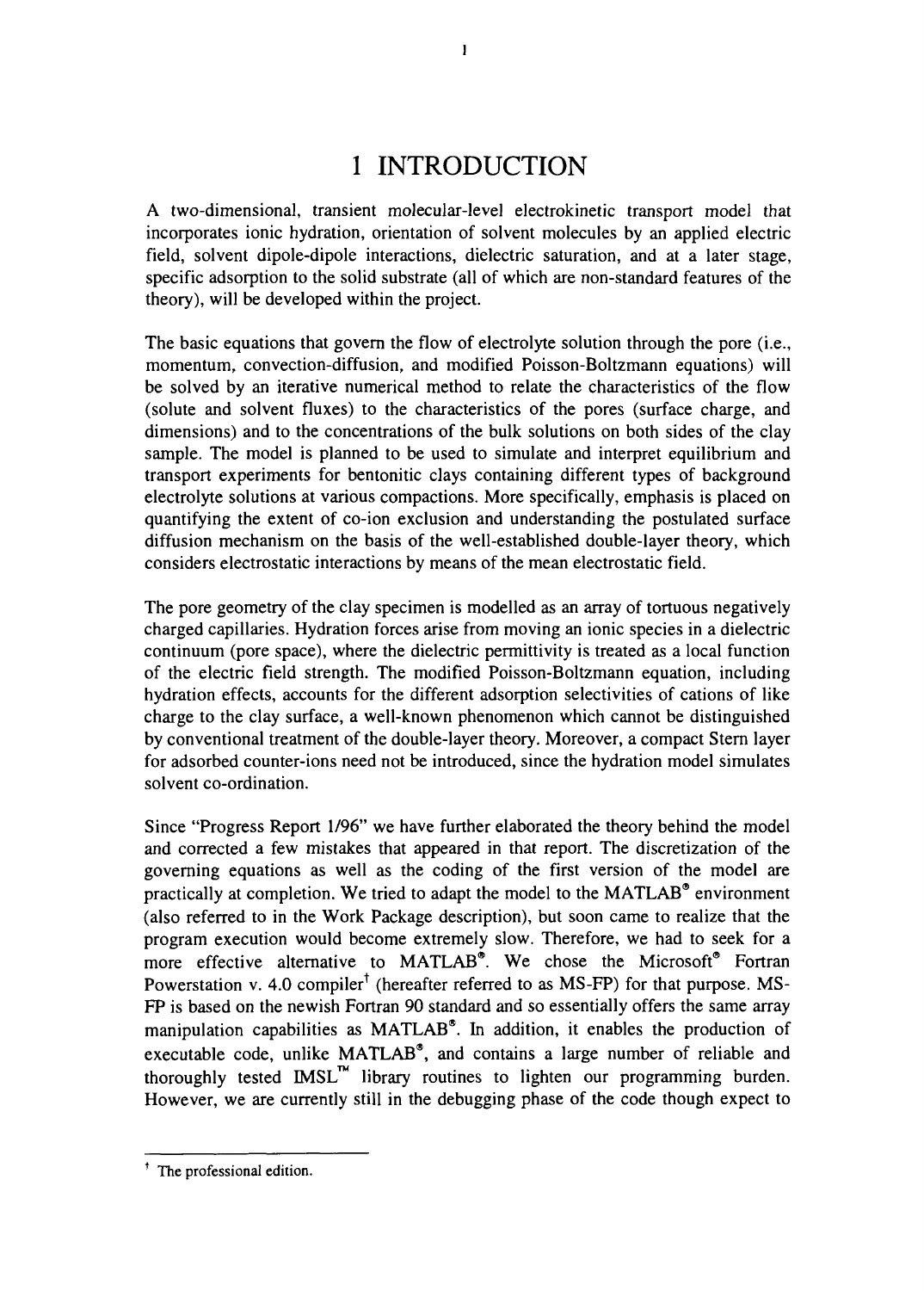get through this in the very near future. It is for the most part due to the readaptation of the code to the new computing environment that we are slightly behind schedule.

During the next reporting period, the code will be applied to a simple bentoniteelectrolyte system. The model will also be advanced through the implementation of the specific adsorption of solutes to the charged pore wall.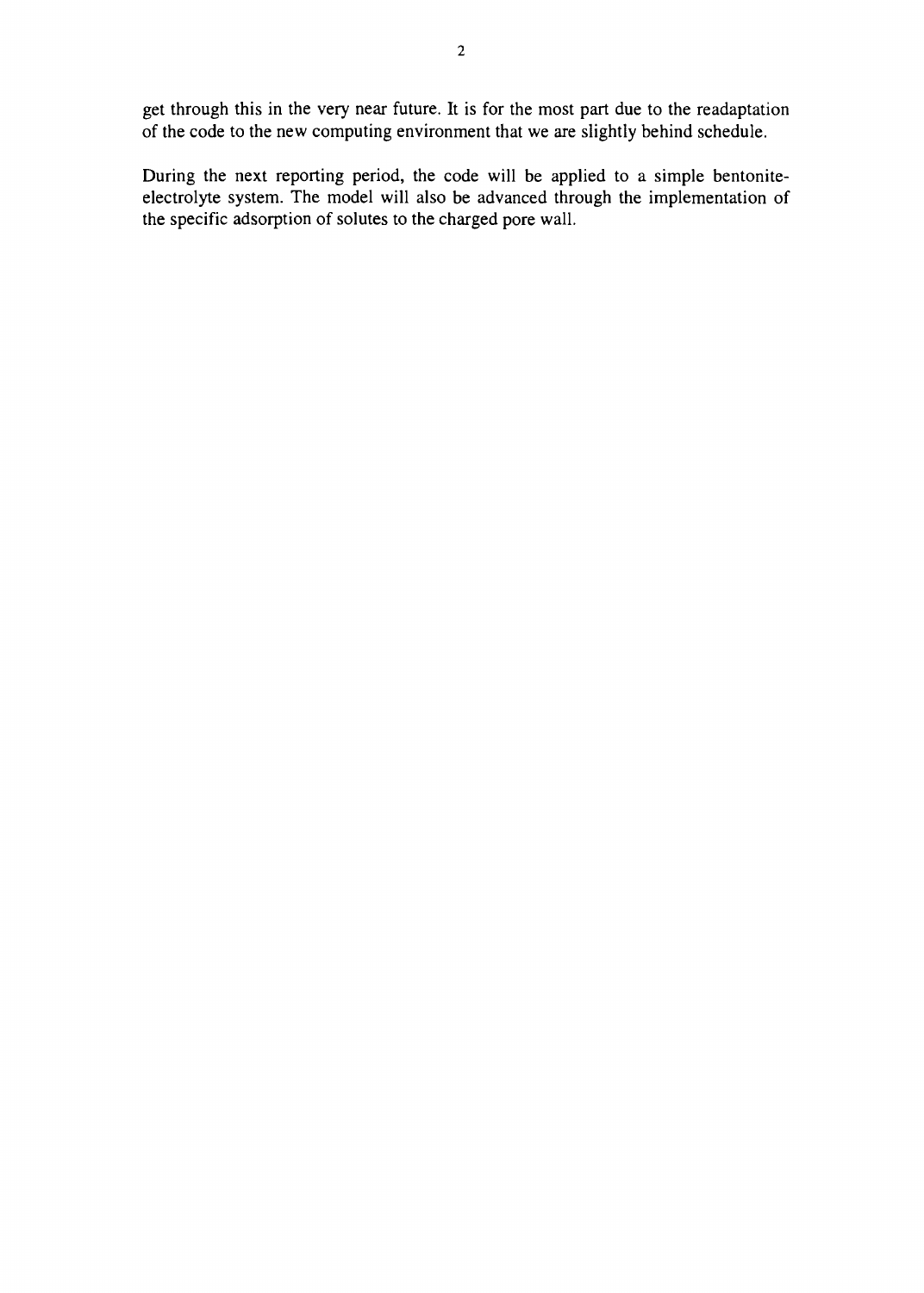# 2 THEORY

The following assumptions are made with regard to the theoretical basis of the transport model (Yeung, 1990):

- (a) the negative charge on the clay surface is homogeneously distributed,
- (b) the irreversible processes take place under isothermal conditions,
- (c) no hydraulic, electrical or concentration gradients exist within the external solutions,
- (d) local equilibrium of ionic species, and
- (e) the laws governing dilute electrolyte solutions apply.

In the subsequent discussion we give a concise description of the governing equations and outline their solution procedure.

#### 2.1 MODIFIED BOLTZMANN EQUATION

The electrochemical potential for an ionic species *j* can be written

$$
\mu_j = \mu_j^S + RT \ln c_j + \delta W_j \tag{1}
$$

where the superscript "S" refers to the Standard State value of a given quantity, *R* and *T* have their usual meanings,  $c_j$  is the concentration, and  $\delta W_j$  is the free energy required to bring a species with charge  $z_j$  from the Reference State (superscript "R") potential to the given potential,  $\phi$ , and relative dielectric permittivity of the solvent,  $\varepsilon$ (78.46 at 25 °C and 1 atm (Marcus, 1985)), and is given by (Gur *etal,* 1978)

$$
\delta W_j = z_j F(\phi - \phi^R) + A_j \left( \frac{1}{\varepsilon} - \frac{1}{\varepsilon^R} \right) + RT \ln \left( \frac{p_j^R}{p_j} \right) \qquad (p_j^R \to 1)
$$
 (2)

where  $A_j$  is the hydration coefficient being equal to

$$
A_j = -\Delta H_{j\text{ bydr}} \frac{\varepsilon_b}{\varepsilon_b - 1} \tag{3}
$$

 $\Delta H_{j\text{ hydr}}$  is the hydration enthalpy and the superscript "b" denotes the bulk solution. Values for  $\Delta H$ <sub>*j*hydr</sub> and  $A_j$  can be found in Table I.

In Eqn. (2),  $\varepsilon$  is treated as a function of electric field strength,  $E(E = -\nabla\phi)$ . For field strengths greater than  $2.0 \times 10^7$  V $\cdot$ m<sup>-1</sup> (Booth, 1951)

$$
\varepsilon(E) = n^2 + \frac{3(\varepsilon_b - n^2)}{\beta E} \mathcal{L}(\beta E)
$$
 (4a)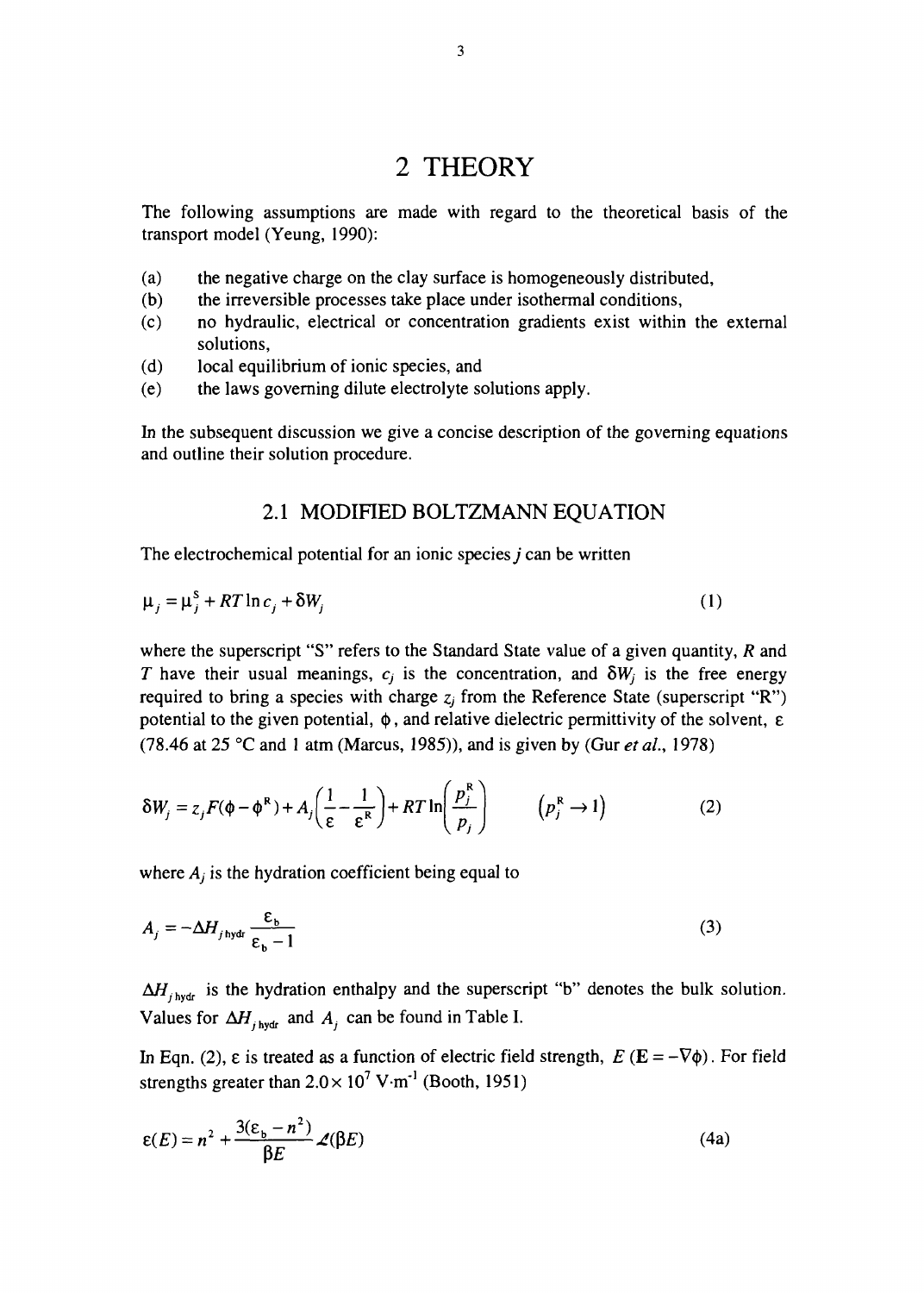$\mathcal{L}(x) = \coth(x) - 1/x$  is the Langevin function, *n* is the refractive index of water (1.3325 at 25 °C (Marcus, 1985)), and

$$
\beta \equiv \frac{5\mu}{2kT} (n^2 + 2) \tag{4a'}
$$

where  $\mu$  is the dipole moment of water (1.834 D (Marcus, 1985)) and *k* is the Boltzmann number. For electric fields smaller than  $2.0 \times 10^7$  V·m<sup>-1</sup> (Booth, 1951)

$$
\varepsilon(E) = \frac{\varepsilon_{\text{b}}}{\sqrt{qE}} \arctan\left(\sqrt{qE}\right) \simeq \varepsilon_{\text{b}} \left(1 - \frac{1}{3} qE^2\right) \tag{4b}
$$

where  $q \approx 3.853 \times 10^{-17} \text{ m}^2 \cdot \text{V}^{-2}$ .

| Ion                                               | $V_{\sf h}^{\bullet\,\dagger}$ | $\tau^{\ddagger}$ | $-\Delta H_{\text{hydro}}^0$ | A                       | A              |
|---------------------------------------------------|--------------------------------|-------------------|------------------------------|-------------------------|----------------|
|                                                   | $(cm3 mol-1)$                  |                   | $(kJ \text{ mol}^{-1})$      | $(kJ \text{ mol}^{-1})$ | $(kcal mol-1)$ |
| $H^*$                                             |                                | $27.0^{\text{f}}$ | 1103                         | 1117.2                  | 266.6          |
| $Li+$                                             | 125.9                          | 7.0               | 531                          | 537.9                   | 128.4          |
| $Na+$                                             | 109.0                          | 6.0               | 416                          | 421.4                   | 100.6          |
| $\mathbf{K}^+$                                    | 94.4                           | 5.2               | 334                          | 338.3                   | 80.7           |
| $Rb^*$                                            | 92.8                           | 5.1               | 308                          | 312.0                   | 74.5           |
| $Cs^+$                                            | 92.8                           | 5.1               | 283                          | 286.7                   | 68.4           |
| $Ca^{2+}$<br>Mg <sup>2+</sup><br>Sr <sup>2+</sup> | 156.7                          | 8.7               | 1602                         | 1622.7                  | 387.3          |
|                                                   | 176.9                          | 9.8               | 1949                         | 1974.2                  | 471.2          |
|                                                   | 156.7                          | 8.7               | 1470                         | 1489.0                  | 355.4          |
| CI                                                | 93.6                           | 5.2               | 367                          | 371.7                   | 88.7           |
| NO <sub>3</sub>                                   | 95.3                           | 5.3               | 325                          | 329.2                   | 78.6           |
| $\frac{{\rm SO_4}^2}{1}$                          | 123.0                          | 6.8               | 1018                         | 1031.1                  | 246.1          |

**Table I.** Size exclusion and hydration parameters for various ions.

Partial molar hydrated volume (Marcus, 1985).

<sup>‡</sup> Calculated from  $V_h^{\infty}/\overline{V}_{H_2O}$  , where  $\overline{V}_{H_2O}$  ( $\simeq$  18.069 cm<sup>3</sup>·mol<sup>-1</sup> at 25 °C and 1 atm (Marcus, 1985)) is the partial molar volume of water.

*1* Marcus, 1987.

 $f$  The radius of a solvated proton equals three times the radius of a water molecule (Marcus, 1985).

In Eqn. (2),  $p_i$  represents the probability of finding  $\tau_i$  available neighbouring vacant sites on which to introduce an ion of species *j* and generate a hydrated ion (Fig. 1). This means that upon dividing the volume of the water pool (here porewater) into layers, and each layer into identical sites (the volume of each site being equal to the volume of a water molecule),  $\tau_i$  sites are allocated to species *j* (Table I). The probability *pj* is given by

$$
p_j = (1 - f)^{\tau_j}, \quad \text{where } f = \Omega^{-1} \sum_j \tau_j c_j \qquad (\Omega = c_w + \sum_j \tau_j c_j)
$$
 (5)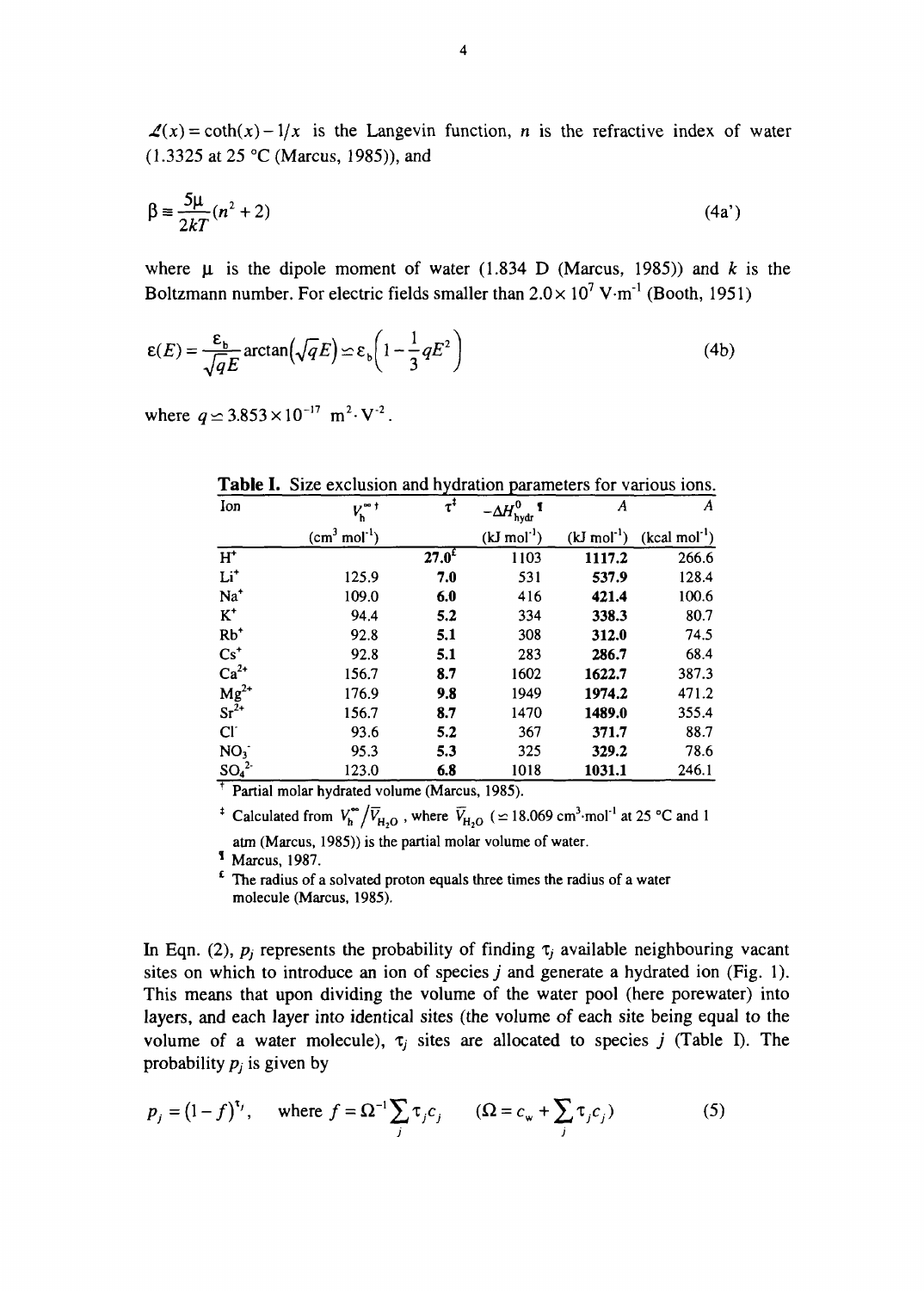where  $c_w$  and  $c_i$  are the concentration of water and the *j*th species respectively.  $\Omega$  is the water constant, being equal to about  $55.51 \text{ mol} \cdot L^{-1}$ . Introducing size exclusion through Eqn. (5) is analogous to treating ions as occupying a certain, ion-specific volume in the electrolyte<sup>†</sup>. A practical aspect of this is that a cation cannot acquire an unrealistically high concentration in close proximity to the negatively charged pore wall, which is typical for the standard theory.



*Fig. 1. The concentric shell model for the hydration of an ion.* $w_1$  **and**  $w_2$  **constitute** *the primary and secondary solvation sheaths of the ion respectively (after Marcus, 1985).*

From the assumption "d" one has  $\mu_i^A = \mu_i^B$ , where "A" and "B" refer to two different locations in the direction perpendicular to the pore wall (for a given axial position). Eqn. (5) leads to the Boltzmann distribution of ions in the pore

$$
c_j^{\mathbf{A}} = c_j^{\mathbf{B}} \exp\left(\frac{\delta W_j^{\mathbf{B}} - \delta W_j^{\mathbf{A}}}{RT}\right) \tag{6}
$$

If, for example, "B" denotes the pore centreline (superscript "0"), Eqn. (6) is expanded as (superscript "A" dropped)

$$
c_j = c_j^0 \left(\frac{p}{p^0}\right) \exp\left[-\frac{z_j F \psi}{RT} - \frac{A_j}{RT} \left(\frac{1}{\varepsilon} - \frac{1}{\varepsilon_b}\right)\right]
$$
(7)

where  $\psi = \phi - \phi^0$ . If the double layers of two opposing plates overlap,  $c_j^0$  refers to a "fictitious" external solution with  $\psi = 0$  which is thought to be in equilibrium with the pore solution at position x. These concentrations therefore obey  $\sum z_i c_i^0 = 0$  (i.e., the potential  $\psi$  is measured relative to an electrically neutral electrolyte).

f The standard theory considers ions as point charges.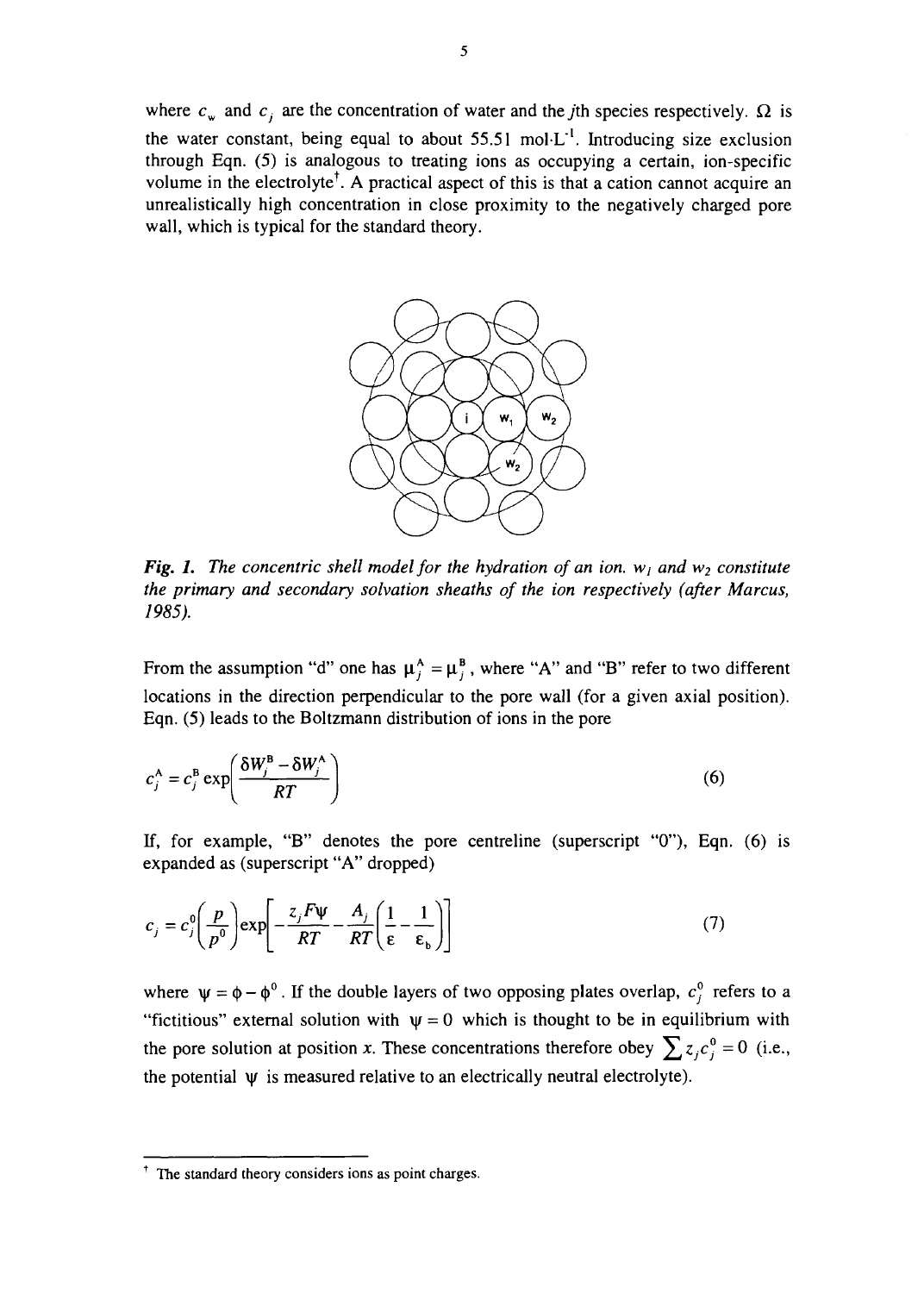The second term on the right side of Eqn. (2), representing the free energy of solvation, can also be viewed as an activity coefficient for ionic species. The selectivity pattern of cations of like charge, similar to that found in cation-exchange studies, arises from this term (Fig. 2). Moreover, a compact Stern layer for adsorbed counter-ions need not be introduced, since the hydration model simulates solvent coordination.



*Fig. 2. Computational cation distributions in the double layer {surface potential -250 mV, bulk concentration of each cation 0.01 N) (Gur et al., 1978). The empty circles conform to the conventional treatment of the double layer; no selectivity differences between cations of like charge can be observed. The unit of the abscissa, "Debye ", is widely used in conjunction with double-layer studies.*

#### 2.2 POISSON EQUATION

Another relation between the ionic concentrations and the potential is provided by the Poisson equation

$$
\nabla \cdot (\varepsilon \mathbf{E}) = \frac{\rho_e}{\varepsilon_0} \tag{8}
$$

where  $\varepsilon_0$  is the permittivity of vacuum  $(8.8542 \times 10^{-12} \text{ C} \cdot \text{V}^{-1} \cdot \text{m}^{-1})$  and the space charge density,  $\rho_e$ , is given by

$$
\rho_e = F \sum_j z_j c_j \tag{9}
$$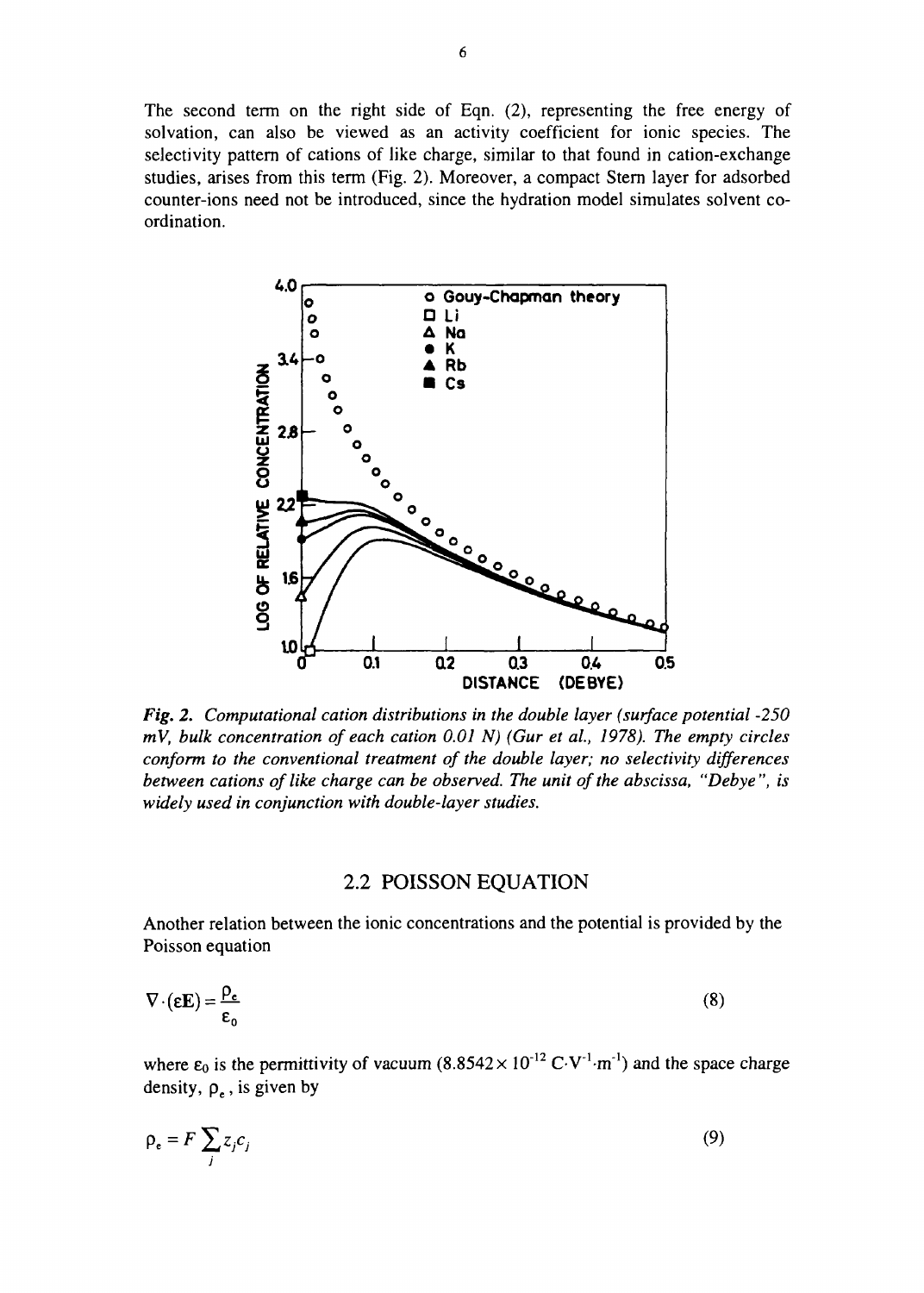Together, Eqns. (6) and (8) constitute the modified Poisson-Boltzmann equation to give the weighted equilibrium distribution of ions accross the pore cross-section.

#### 2.3 MODIFIED NERNST-PLANCK EQUATION

For the characterization of ion transport, we need an expression for the ionic flux,  $N_i$ ,

$$
\mathbf{N}_j = c_j \mu_j (-\nabla \mu_j) \tag{10}
$$

where  $u_j$  is the ionic mobility. The assumption "e" justifies the use of the Nernst-Einstein equation,  $u_j = D_j / RT$ , where  $D_j$  is the molecular diffusivity. Substituting Eqn. (1) into (10) and taking into account the flux of water results in the Nernst-Planck equation (Babchin and Masliyah, 1993)

$$
\mathbf{N}_{j} = c_{j}\mathbf{v} - D_{j}\nabla c_{j} + \frac{z_{j}c_{j}D_{j}F}{RT}\mathbf{E} - \frac{c_{j}D_{j}F}{eRT}A_{j}\nabla\left(\frac{1}{\varepsilon}\right)
$$
(11)

where the terms one to five represent contributions from advection, molecular diffusion, electromigration, and hydration. In Eqn. (11),  $\mathbf{v} = (u, v)$  is the barycentric velocity of the solvent.

#### 2.4 CONTINUITY EQUATION

The temporal evolution of ionic species *j* is given by the continuity equation, which accounts for the conservation of material in the system

$$
\frac{\partial c_j}{\partial t} = -\nabla \cdot \mathbf{N}_j \tag{12}
$$

The continuity equation, Eqn. (12), and the Nernst-Planck equation, Eqn. (11), can be combined to give

$$
\frac{\partial c_j}{\partial t} = -\mathbf{v} \cdot \nabla c_j + D_j \nabla^2 c_j - \frac{z_j D_j F}{RT} (c_j \nabla \cdot \mathbf{E} + \nabla c_j \cdot \mathbf{E}) +
$$
\n
$$
+ \frac{D_j F}{eRT} A_j \left\{ c_j \nabla^2 \left( \frac{1}{\epsilon} \right) + \nabla c_j \cdot \nabla \left( \frac{1}{\epsilon} \right) \right\} \tag{13}
$$

In deriving Eqn. (13) we have taken account of the incompressibility of the fluid

$$
\nabla \cdot \mathbf{v} = 0 \tag{14}
$$

The first three terms in Eqn. (13) yield the more familiar advection-diffusion equation.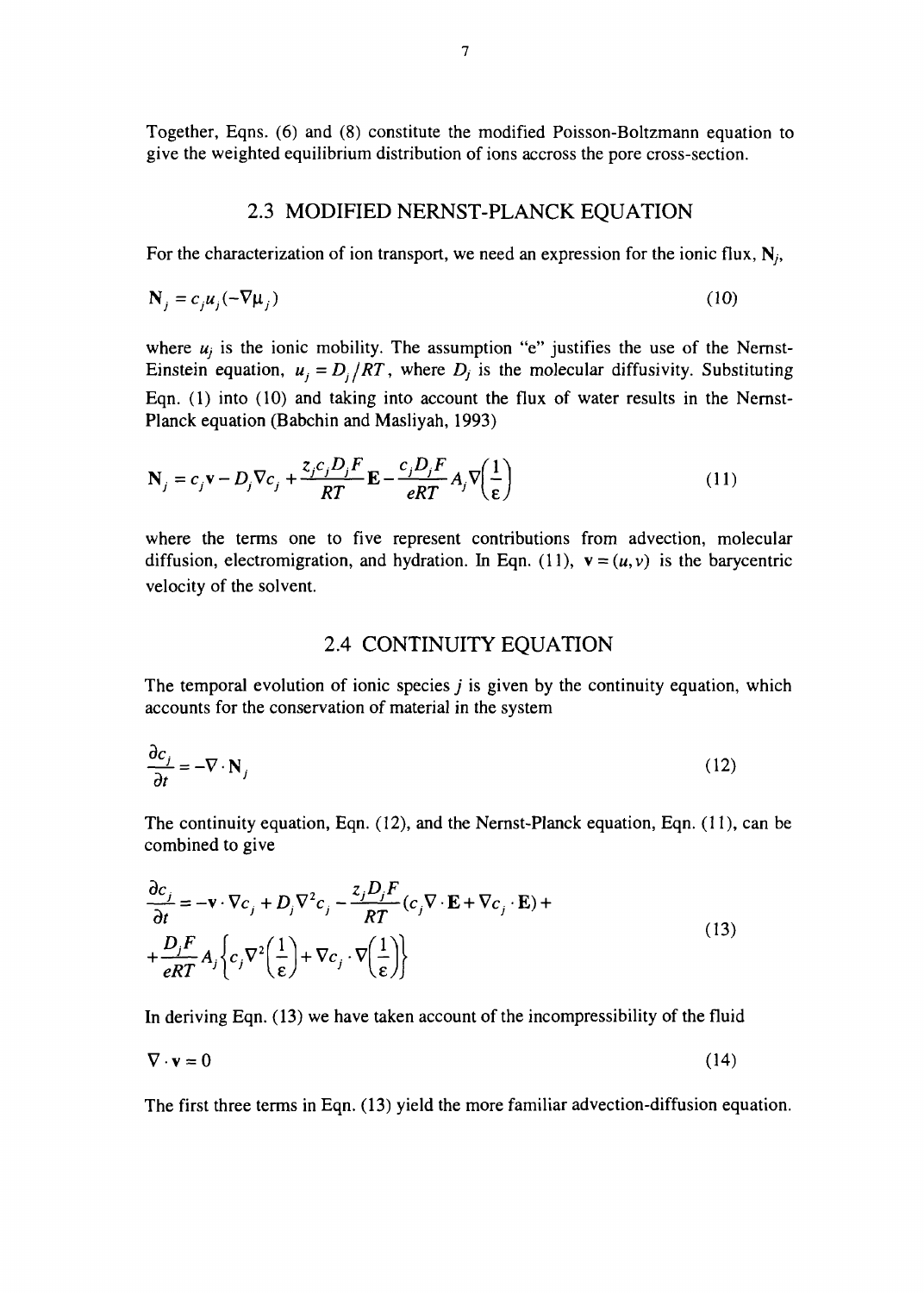#### 2.5 NAVIER-STOKES EQUATION

To integrate Eqn. (13), we need an expression for v, the fluid mass average velocity. This is provided by the non-stationary Navier-Stokes equation for the incompressible viscous flow (e.g. Verbrugge and Pintauro, 1989; Fletcher, 1991)

$$
\rho \frac{D\mathbf{v}}{Dt} = -\nabla P - \frac{2}{3}\nabla(\eta \nabla \cdot \mathbf{v}) + 2\nabla \cdot (\eta \text{ def } \mathbf{v}) + \rho_e \mathbf{E} - \frac{1}{2}(\mathbf{E} \cdot \mathbf{E})\nabla \varepsilon
$$
 (15)

where  $\rho$  is the density of water (0.997045 g·cm<sup>-3</sup> at 25 °C (Marcus, 1985)), *D/Dt*  $(=\partial/\partial t + \mathbf{v} \cdot \nabla)$  is the substantive derivative,  $\eta$  is the dynamic viscosity  $(0.890 \times 10^{-3}$  Pa·s at 25 °C and 1 atm (Marcus, 1985)), and def  $\mathbf{v} = \frac{1}{2} \left( \frac{\partial v_i}{\partial x} + \frac{\partial v_j}{\partial x} \right)$ . The differential forms of the  $x_1$  and  $x_2$  momentum equations in cylindrical co-ordinates  $((x_1, x_2) = (x, r))$  thus read (after having made use of Eqn. (14))

$$
\rho \frac{Du}{Dt} = -\frac{\partial P}{\partial x} + 2\frac{\partial}{\partial x} \left( \eta \frac{\partial u}{\partial x} \right) + \frac{1}{r} \frac{\partial}{\partial r} \left[ r \eta \left( \frac{\partial u}{\partial r} + \frac{\partial v}{\partial x} \right) \right] + \rho_e E_x -
$$
\n
$$
-\frac{1}{2} \left( E_x^2 + E_r^2 \right) \frac{\partial \varepsilon}{\partial x} ,
$$
\n
$$
\rho \frac{Dv}{Dt} = -\frac{\partial P}{\partial r} + \frac{2}{r} \frac{\partial}{\partial r} \left( r \eta \frac{\partial v}{\partial r} \right) + \frac{\partial}{\partial x} \left[ \eta \left( \frac{\partial u}{\partial r} + \frac{\partial v}{\partial x} \right) \right] + \rho_e E_r -
$$
\n
$$
-\frac{1}{2} \left( E_x^2 + E_r^2 \right) \frac{\partial \varepsilon}{\partial r} ,
$$
\n(16b)

Assuming  $\partial v/\partial x \simeq 0$ ,  $\partial v/\partial r \simeq 0$ ,  $v \ll u$ ,  $\partial u/\partial x \simeq 0$  (by Eqn. (14)), Eqns. (16) simplify to

$$
\rho \frac{\partial u}{\partial t} = -\frac{\partial P}{\partial x} - \rho_e \frac{\partial \phi}{\partial x} + \frac{1}{r} \frac{\partial}{\partial r} \left( r \eta \frac{\partial u}{\partial r} \right) - \frac{1}{2} \left[ \left( \frac{\partial \phi}{\partial x} \right)^2 + \left( \frac{\partial \phi}{\partial r} \right)^2 \right] \frac{\partial \varepsilon}{\partial x}
$$
(17a)

$$
0 \simeq -\frac{\partial P}{\partial r} - \rho_e \frac{\partial \phi}{\partial r} + \frac{\partial \eta}{\partial x} \frac{\partial u}{\partial r} - \frac{1}{2} \left[ \left( \frac{\partial \phi}{\partial x} \right)^2 + \left( \frac{\partial \phi}{\partial r} \right)^2 \right] \frac{\partial \varepsilon}{\partial r}
$$
(17b)

To solve for *P,* the pressure equation must be called for. This is obtained from  $\partial$ [Eqn. (17a)] $/\partial x + \partial$ [Eqn. (17b)] $/\partial r$ .

For  $\eta$ , we use the form suggested by Andrade and Dodd (1951)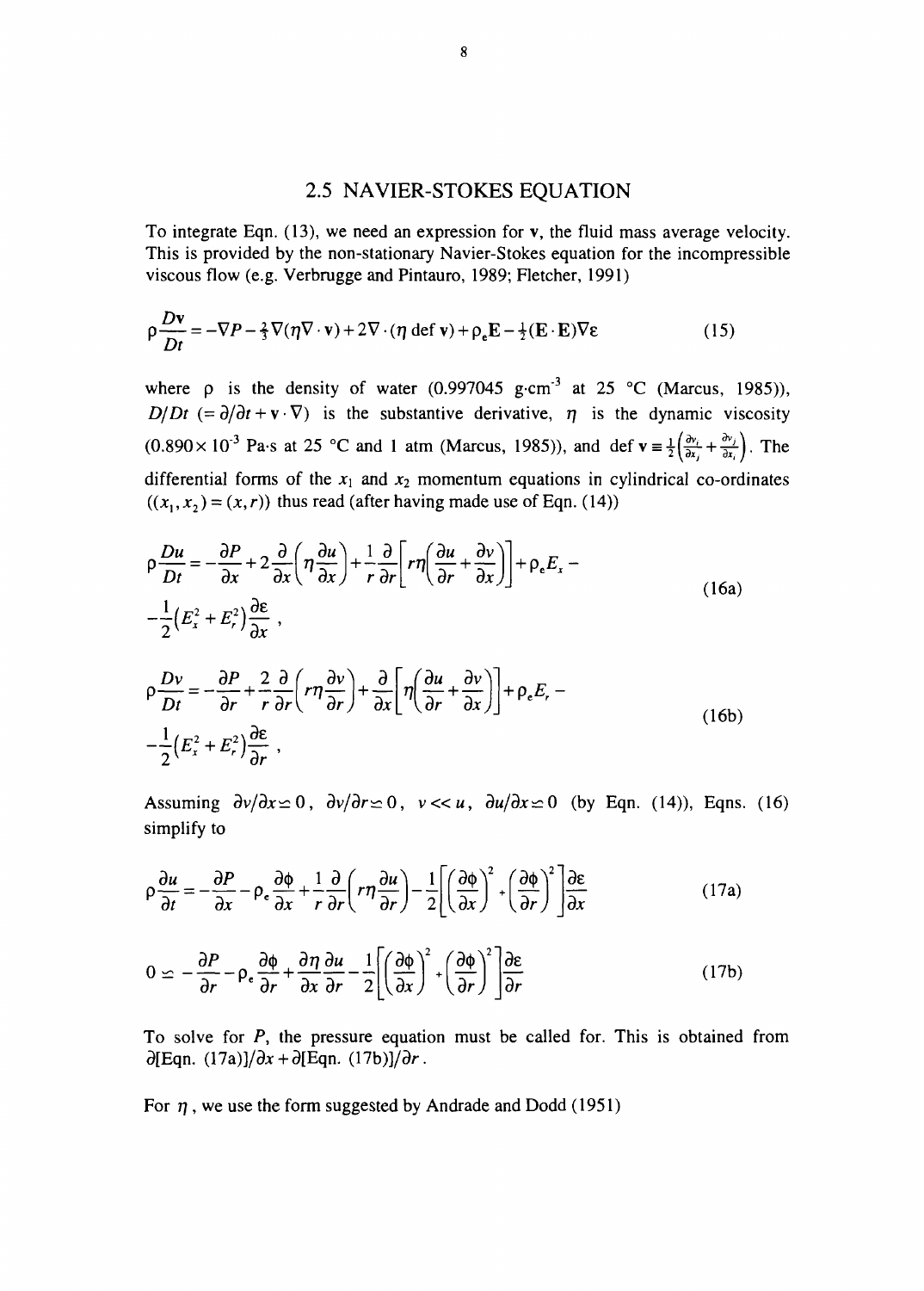$$
\frac{\eta - \eta_0}{\eta_0} = f E^2 \tag{18}
$$

where  $\eta_0$  is the bulk viscosity, and f is the viscoelectric coefficient, estimated to have a value of  $(0.5{\text -}1.0) \times 10^{-15} \text{ V}^2{\cdot} \text{m}^2$  (Hunter and Leyendekkers, 1978).

#### 2.6 SOLUTION PROCEDURE

One conceivable solution method for the set of equations (6, 8, 9), (13) and (15) is obtained through discretization by finite differences (Appendix I). This leads to a set of non-linear differential algebraic equations subject to suitably chosen boundary conditions and some simplifying presumptions (Fair and Osterle, 1971; Sasidhar and Ruckenstein, 1981). The time dependence appearing in Eqn. (13) will be handled in an explicit manner, that is, the concentrations for every species at a given time are calculated explicitly from previously determined values. This means that the solution is a two-step procedure in which each time step is separated into a transport and equilibration phase.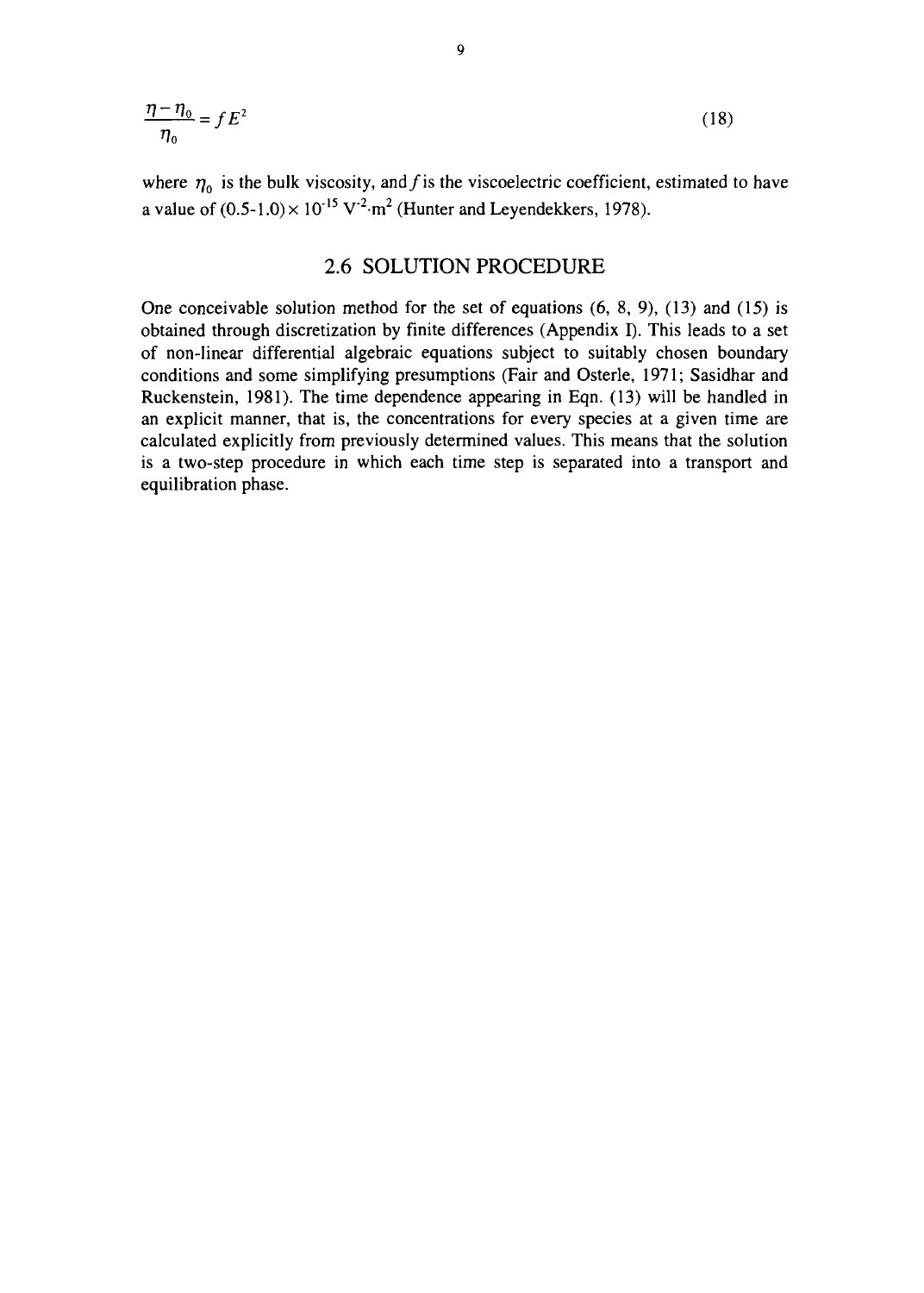# 3 SUMMARY

This study is part of a project where a computer model for ionic transport in bentonite will be developed. The model will be based on the micro- and macro-scale material properties of bentonite and surrounding conditions.

A two-dimensional, transient molecular-level electrokinetic transport model that incorporates ionic hydration, orientation of solvent molecules by an applied electric field, solvent dipole-dipole interactions, dielectric saturation, and at a later stage, specific adsorption to the solid substrate (all of which are non-standard features of the theory), will be developed. The model is planned to be used to simulate and interpret equilibrium and transport experiments for bentonitic clays containing different types of background electrolyte solutions at various compactions. More specifically, emphasis is placed on quantifying the extent of co-ion exclusion and understanding the postulated surface diffusion mechanism on the basis of the well-established double-layer theory.

The study was started by collecting a comprehensive body of available data on spacecharge transport modelling and creating a conceptualization of the problem at hand. The numerical discretization of the governing equations by finite differences was also initiated.

Since "Progress Report 1/96" we have further elaborated the theoretical basis for the model and corrected a few mistakes that appeared in that report. The discretization of the governing equations as well as the coding of the first version of the model are now practically at completion. The outline of the solution procedure for the equilibration part of the model is described in this report.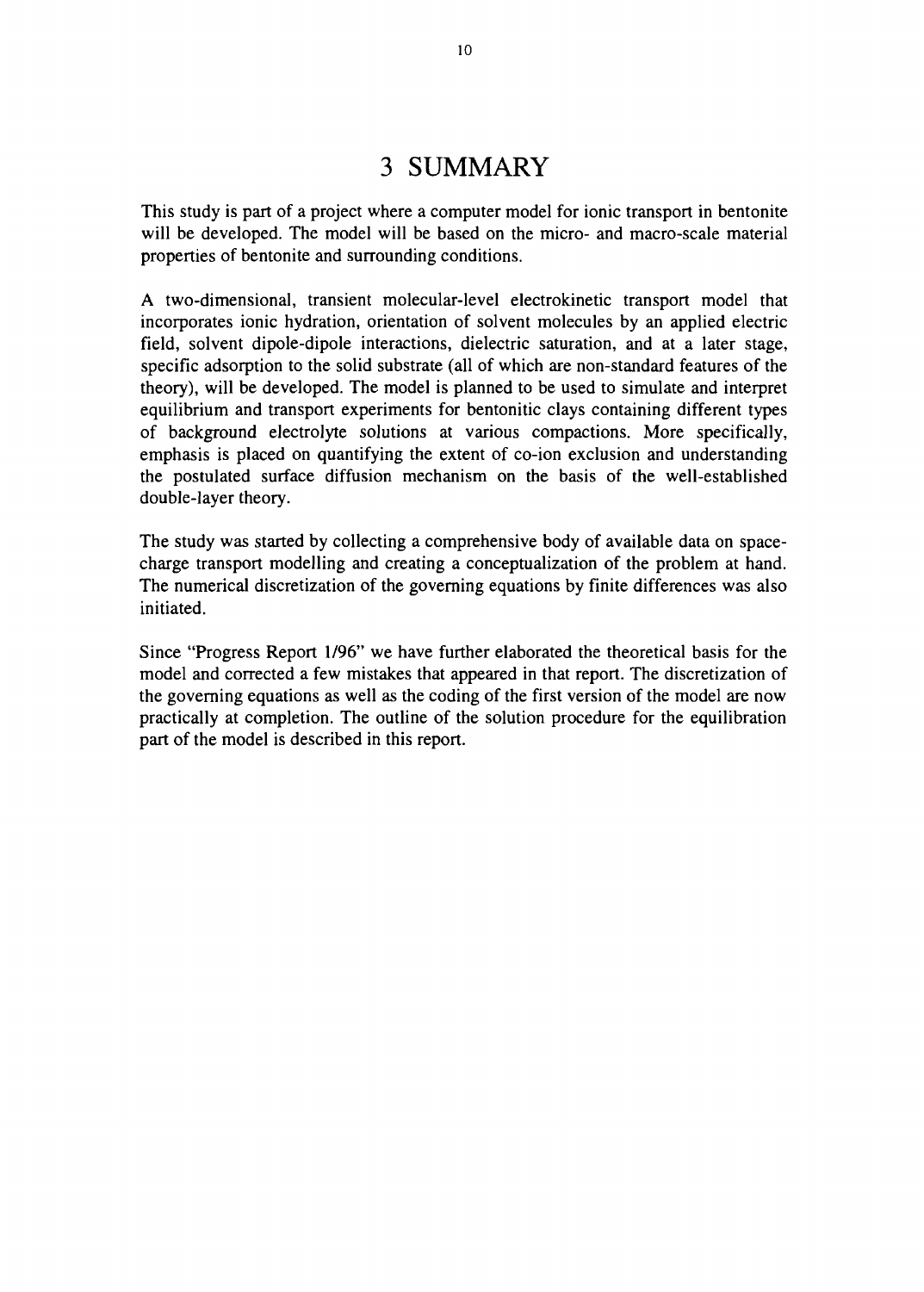# 4 REFERENCES

Andrade, E. N. da C, and Dodd, C. 1951. *Proc. Royal Soc. (London), Ser. A,* 204, 449.

Babchin, A. J., and Masliyah, J. 1993. Modified Nernst-Planck equation for hydration effects. *J. Colloid Interface Sci.,* 160, 258-259.

Booth, F. 1951. The dielectric constant of water and the saturation effect. *J. Chem. Phys.,* 19, 391-394, 1327-1328, 1615.

Fair, J. C, and Osterle, J. F. 1971. Reverse electrodialysis in charged capillary membranes. /. *Chem. Phys.,* 54, 3307-3316.

Fletcher, C. A. J. 1991. Computational techniques for fluid dynamics 2: Specific techniques for different flow categories. 2nd ed. Springer-Verlag, Berlin Heidelberg, chapter 11.

Gur, Y., Ravina, I., and Babchin, A. J. 1978. On the electrical double layer theory. II. The Poisson-Boltzmann equation including hydration forces. *J. Colloid Interface Sci.,* 64,333-341.

Hunter, R. J., and Leyendekkers, J. V. 1978. Viscoelectric coefficient for water. /. *Chem. Soc, Faraday Trans. 1,* 74, 450-455.

Marcus, Y. 1985. Ion solvation. John Wiley and Sons Ltd., Chichester, 306 p.

Marcus, Y. 1987. The thermodynamics of solvation of ions. Part 2. - The enthalpy of hydration at 298.15 K. *J. Chem. Soc, Faraday Trans. 1,* 83, 339-349.

Sasidhar, V., and Ruckenstein, E. 1981. Electrolyte osmosis through capillaries. *J. Colloid Interface Sci.,* 82, 439-457.

Verbrugge, M. W., and Pintauro, P. N. 1989. Transport models for ion-exchange membranes. In: Conway, B. E., Bockris, J. O'M., and White, R. E. (eds.), Modern aspects of electrochemistry, 19, Plenum Press, New York. Pp. 1-67.

Yeung, A. T. 1990. Coupled flow equations for water, electricity and ionic contaminants through clayey soils under hydraulic, electrical and chemical gradients. *J. Non-Equilib. Thermodyn.,* 15, 247-267.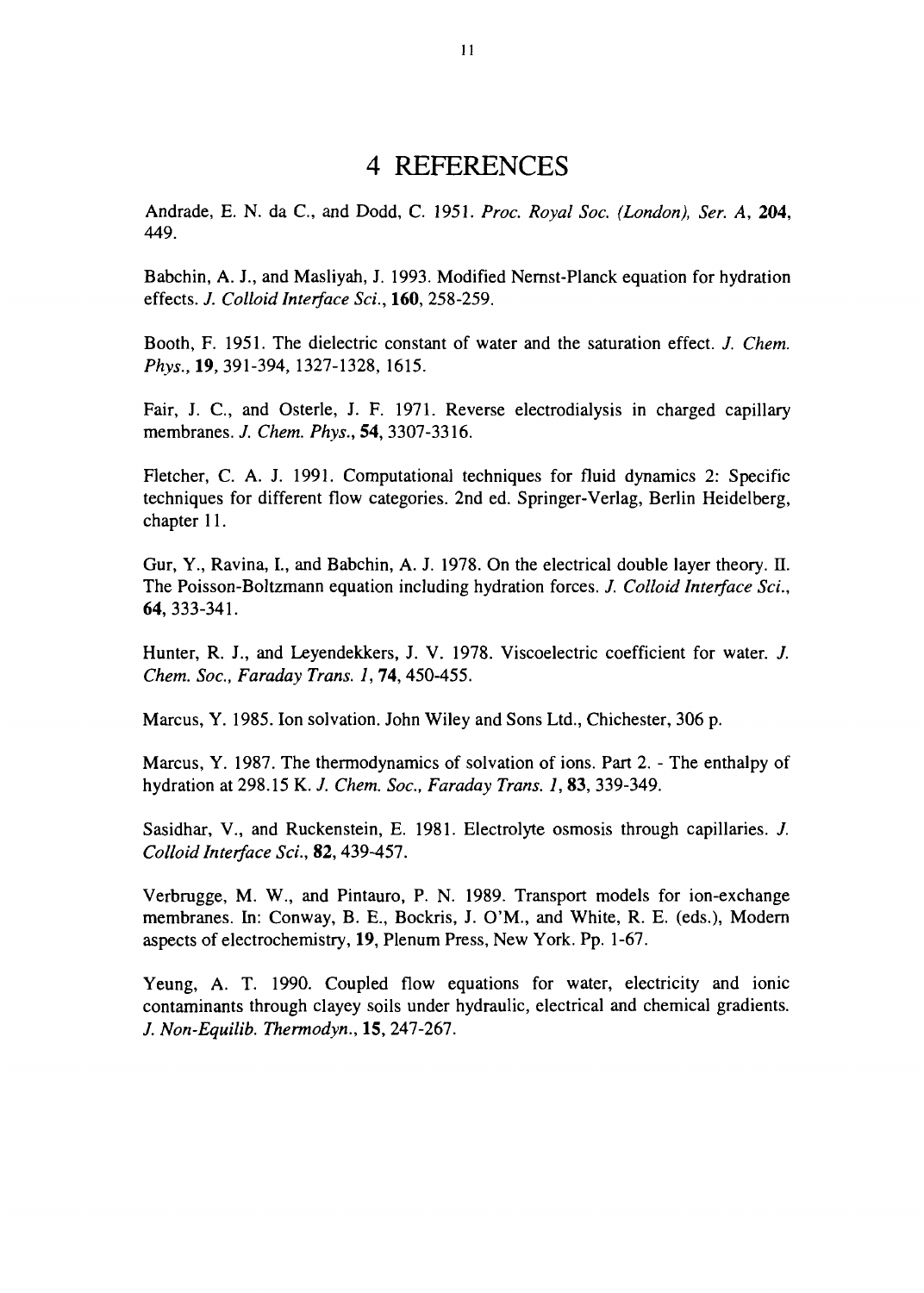#### APPENDIX I

#### SOLUTION PROCEDURE

#### 1 EQUILIBRATION

#### 1.1 Differential equation

Whenever solving differential equations (DEs), it is a good idea to scale them first. In fact, scaling may even turn out to be a prerequisite for finding a solution to the problem. Here we start by defining a non-dimensional spatial co-ordinate in the radial direction

$$
\tilde{r} \equiv \left[ \exp(\kappa r) - 1 \right] \xi \, ; \quad \xi = \frac{1}{\exp(\kappa a) - 1} \tag{A.1}
$$

where  $\kappa$  is the reciprocal of the so-called Debye screening length, obtained from

$$
\kappa^2 = \frac{F^2}{\varepsilon_0 RT} \sum_{j=1}^m z_j^2 c_j(0) \tag{A.2}
$$

The mapping in Eqn. (A.I) produces a dynamically adjusting co-ordinate system in the physical r-space, which exhibits enhanced resolution where most badly needed, that is, in the proximity of the pore walls where the solution of the DE experiences rapid fluctuations. Apart from having the property of giving a non-dimensional quantity,  $\tilde{r}$ , the mappings such as that of Eqn. (A.1) are very desirable in the sense that they may speed up the convergence of the solution procedure enormously.

The electrostatic potential,  $\phi$ , is cast to a non-dimensional form through

$$
\Psi \equiv \frac{F\Phi}{RT} \tag{A.3}
$$

#### $\Psi$  being the non-dimensional potential.

To evaluate the spatial derivatives appearing in the Poisson equation, Eqn. (8), we apply the chain rule of differentiation to obtain the following useful identities

$$
\frac{\partial}{\partial r} = \left(\frac{d\tilde{r}}{dr}\right)\frac{\partial}{\partial \tilde{r}} = \kappa(\tilde{r} + \xi)\frac{\partial}{\partial \tilde{r}}
$$
(A.4a)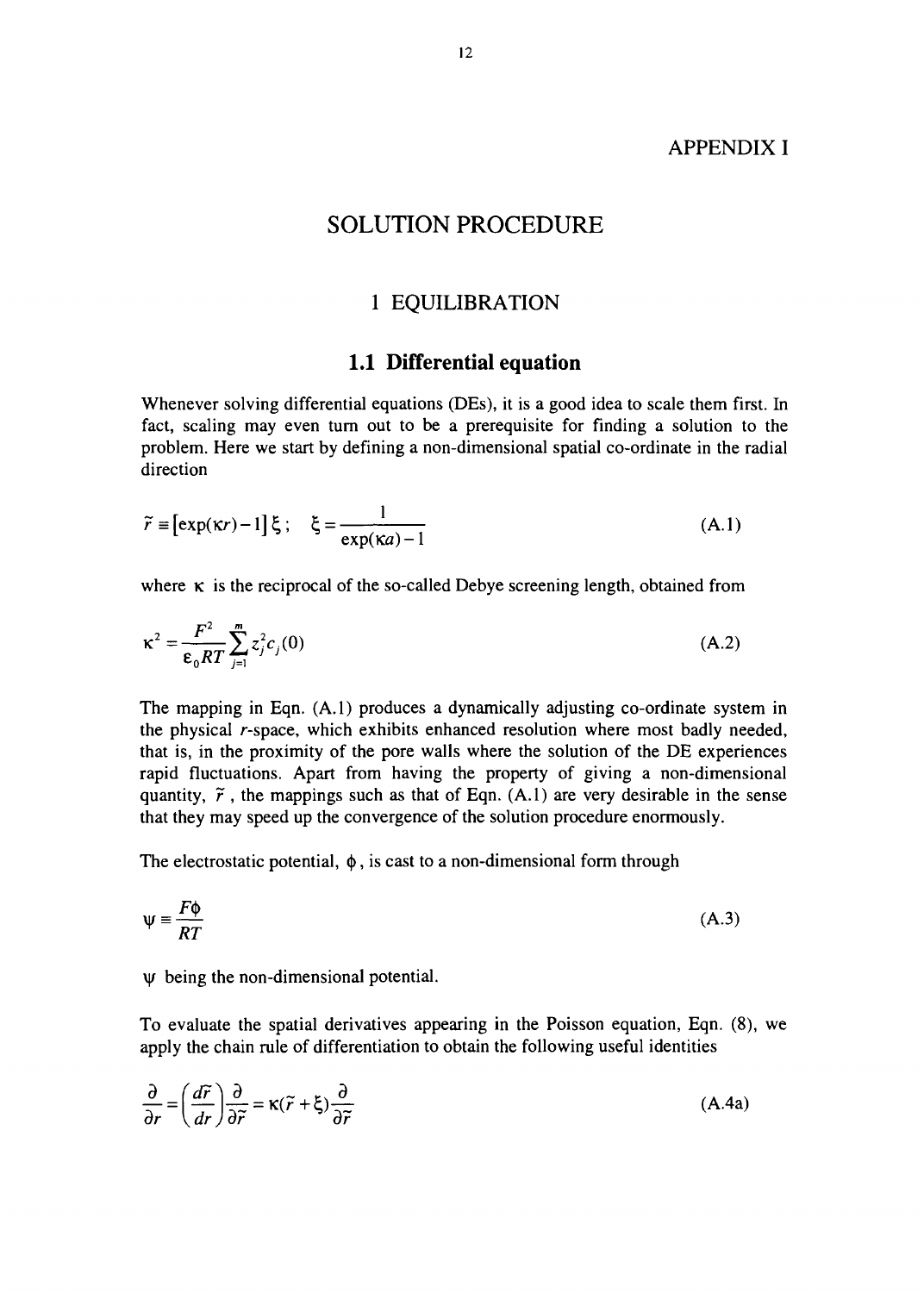$$
\frac{1}{r}\frac{\partial}{\partial r} = \kappa^2 \frac{(\tilde{r} + \xi)}{\ln\left(\frac{\tilde{r} + \xi}{\xi}\right)} \frac{\partial}{\partial \tilde{r}}
$$
\n(A.4b)\n
$$
\frac{\partial^2}{\partial r^2} = \kappa^2 (\tilde{r} + \xi) \left[ \frac{\partial}{\partial \tilde{r}} + (\tilde{r} + \xi) \frac{\partial^2}{\partial \tilde{r}^2} \right]
$$
\n(A.4c)

The electric field strength, *E,* is given by

$$
E = sgn(\sigma) \frac{\partial \phi}{\partial r} = \frac{sgn(\sigma)RT}{F} \kappa(\tilde{r} + \xi) \frac{\partial \psi}{\partial \tilde{r}} = \frac{RT}{F} \kappa(\tilde{r} + \xi) \tilde{E}
$$
(A.5)

where

$$
\widetilde{E} = \frac{F}{RT} \frac{E}{\kappa(\widetilde{r} + \xi)}
$$
\n(A.6)

is the non-dimensional counterpart of *E.*

Eqn. (8) is expressed in terms of  $\psi$  as

$$
(\tilde{r} + \xi) \frac{\partial^2 \psi}{\partial \tilde{r}^2} [\alpha(E)E + \varepsilon] + \frac{\partial \psi}{\partial \tilde{r}} [\alpha(E)E + \varepsilon \delta(\tilde{r})] = -\frac{F}{\varepsilon_0 RT} \frac{\rho_{\varepsilon}}{\kappa^2 (\tilde{r} + \xi)}
$$
(A.7)

where

$$
\alpha(E) = \left(\frac{\mathrm{d}\,\varepsilon}{\mathrm{d}\,E}\right) \tag{A.8}
$$

and

$$
\delta(\tilde{r}) = 1 + \frac{1}{\ln\left(\frac{\tilde{r} + \xi}{\xi}\right)}
$$
(A.9)

Taking account of  $\alpha(E)E = \alpha(\tilde{E})\tilde{E}$  we arrive at a slightly modified form for Eqn. (A.7)

$$
(\tilde{r} + \xi) \frac{\partial^2 \psi}{\partial \tilde{r}^2} \Big[ \alpha(\tilde{E}) \tilde{E} + \varepsilon \Big] + \frac{\partial \psi}{\partial \tilde{r}} \Big[ \alpha(\tilde{E}) \tilde{E} + \varepsilon \delta(\tilde{r}) \Big] = -\frac{F}{\varepsilon_0 RT} \frac{\rho_{\varepsilon}}{\kappa^2 (\tilde{r} + \xi)} \tag{A.10a}
$$

To tackle the singularity at  $r = 0$  ( $\tilde{r} = 0$ ), we utilize the fact that

$$
\lim_{r \to 0} \frac{1}{r} \frac{\partial}{\partial r} = \frac{\partial^2}{\partial r^2}
$$
\n(A.11)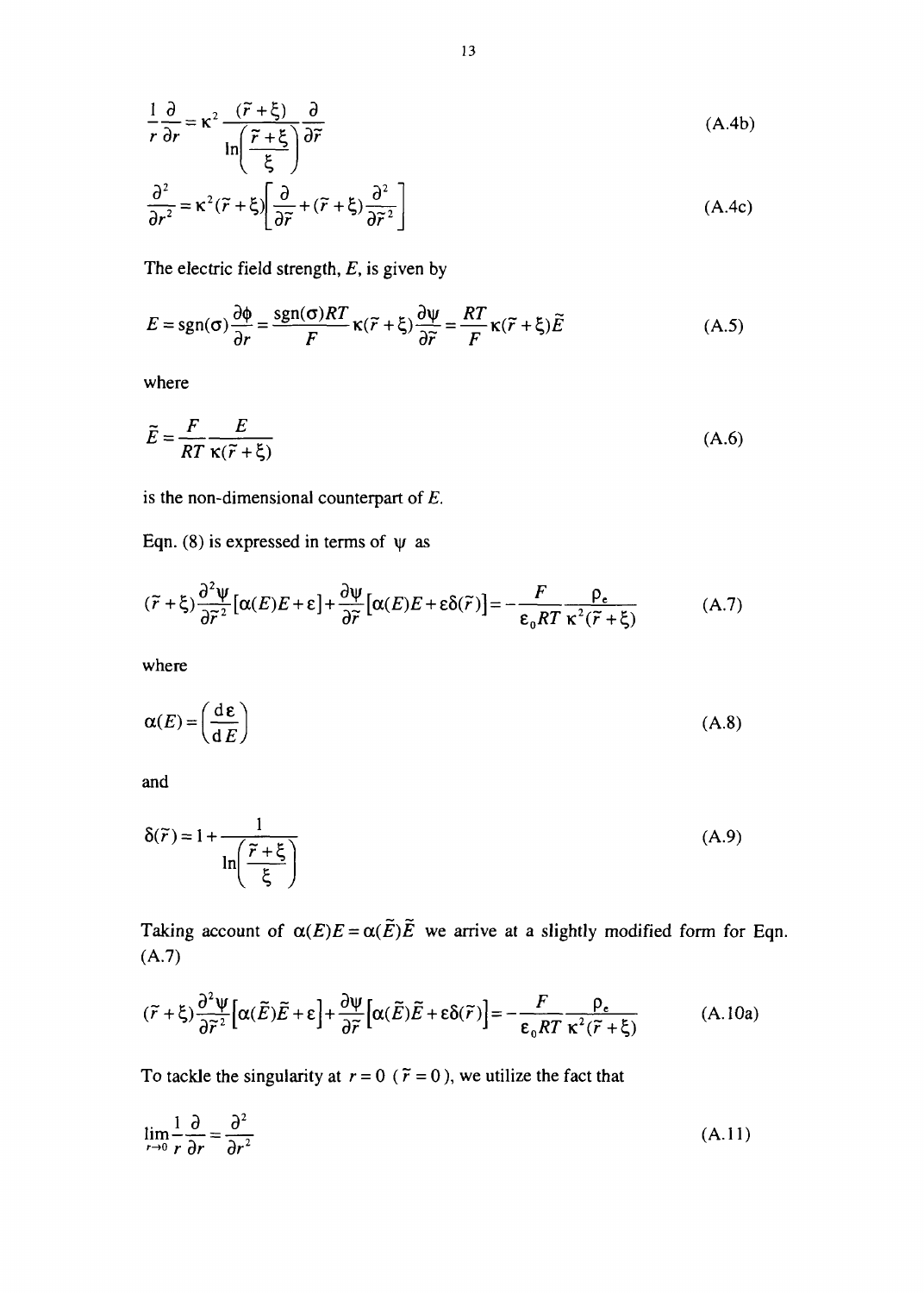so that Eqn. (A. 10a) simplifies to

$$
\left[\frac{\partial \psi}{\partial \tilde{r}} + (\tilde{r} + \xi) \frac{\partial^2 \psi}{\partial \tilde{r}^2}\right] \left[\alpha(\tilde{E})\tilde{E} + 2\varepsilon\right] = -\frac{F}{\varepsilon_0 RT} \frac{\rho_e}{\kappa^2(\tilde{r} + \xi)}
$$
(A.10b)

For  $E \ge E_i$  (= 2.0 × 10<sup>7</sup> V·m<sup>-1</sup>) ( $\tilde{E} \ge \tilde{E}_i$ , where  $\tilde{E}_i = \frac{FE_i}{RT} \frac{1}{\tilde{E}(\tilde{E}_i + \tilde{E}_i)}$ ,  $\varepsilon$  and  $\alpha$  are  $RT$  **K**( $\tilde{r}$  +**ξ**)<sup> $\prime$ </sup> given by

$$
\varepsilon(\widetilde{E}) = n^2 + \frac{3(\varepsilon_b - n^2)}{\widetilde{\beta}\widetilde{E}} \left[ \coth(\widetilde{\beta}\widetilde{E}) - \frac{1}{\widetilde{\beta}\widetilde{E}} \right]
$$
(A.12a)

and

$$
\alpha(\widetilde{E}) = \frac{3(\epsilon_b - n^2)\widetilde{\beta}}{(\widetilde{\beta}\widetilde{E})^3} \left\{ 2 + (\widetilde{\beta}\widetilde{E})^2 - (\widetilde{\beta}\widetilde{E})\coth(\widetilde{\beta}\widetilde{E})\left[ (\widetilde{\beta}\widetilde{E})\coth(\widetilde{\beta}\widetilde{E}) + 1 \right] \right\}
$$
(A.13a)

respectively. In Eqns. (A.12a) and (A.13a),  $\beta = \beta \frac{\Delta T}{T} \kappa (\tilde{r} +$ *F*

For 
$$
\tilde{E} < \tilde{E}_i
$$
,  
\n
$$
\varepsilon(\tilde{E}) = \varepsilon_b \left[ 1 - \frac{q}{3\beta^2} (\tilde{\beta}\tilde{E})^2 \right]
$$
\n(A.12b)

and

$$
\alpha(\widetilde{E}) = -\frac{2q\epsilon_b}{3\beta}(\widetilde{\beta}\widetilde{E})\tag{A.13b}
$$

The assumption "d" in Chapter 2 means that the electrochemical potential,  $\mu_i$ , in the radial direction be constant at a given axial position. Thus, we may write  $\mu_j(\tilde{r}) = \mu_j(0)$  (with x fixed), which leads to the radial concentration distribution

$$
c_j(\tilde{r}) = c_j(0) \left[ \frac{p_j(\tilde{r})}{p_j(0)} \right] \exp \left[ -z_j(\psi(\tilde{r}) - \psi(0)) - \tilde{A}_j \left( \frac{1}{\varepsilon(\tilde{r})} - \frac{1}{\varepsilon_b} \right) \right]
$$
(A.14)

#### **1.2 Boundary conditions**

Radial symmetry about the pore centreline,  $\tilde{r} = 0$  ( $r = 0$ ), results in

$$
E|_{r=0} = \tilde{E}|_{\tilde{r}=0} = 0
$$
 (A.15)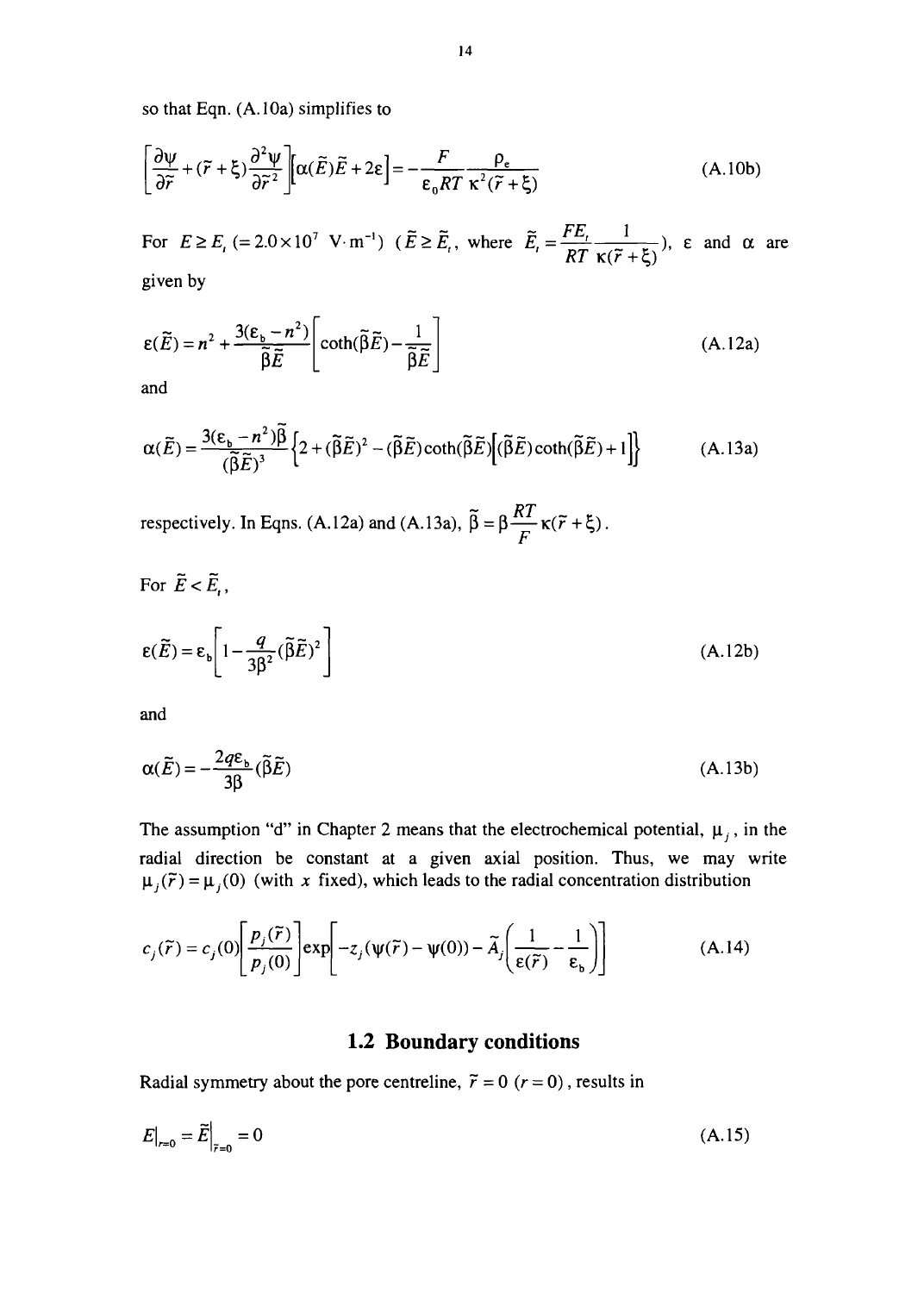while the radial direction boundary condition at the pore wall,  $\tilde{r} = 1$  ( $r = a$ ), reads

$$
E|_{r=a} = sgn(\sigma) \frac{\partial \phi}{\partial r}|_{r=a} = \frac{sgn(\sigma)\sigma}{\varepsilon_0 \varepsilon}
$$
 (A.16)

and is written in a dimensionless form as

$$
\widetilde{E}\Big|_{\widetilde{r}=1} = \text{sgn}(\sigma) \frac{\partial \psi}{\partial \widetilde{r}}\Big|_{r=1} = \frac{\text{sgn}(\sigma) F \sigma}{\epsilon_0 R T \kappa(\xi + 1)\epsilon}
$$
(A.17)

 $\sigma$  is the surface charge density (subject to specific adsorption at a later stage).

#### 1.3 Mass balance constraints

#### *Pore:*

The concentration in Eqn. (A. 14) must satisfy the following mass balance equation

$$
c_{j\tau} = \frac{\pi}{a^2} \int_0^a c_j(r) \, r dr = \frac{\pi}{(a\kappa)^2} \int_0^1 c_j(\tilde{r}) \frac{\ln\left(\frac{\tilde{r} + \xi}{\xi}\right)}{(\tilde{r} + \xi)} d\tilde{r}
$$
\n(A.18)

where  $c_{iT}$  is the total concentration of the *j*th species. Eqn. (A.18) is really nothing more but an average concentration taken over the pore cross-section.

#### *Bentonite-water interface:*

The concentrations should meet two conditions. The first of these stems from the equality of electrochemical potential in the bulk and at the pore mouth (a zone, thickness  $(\Delta x)$ , which is thought to be in equilibrium with the bulk at all times) (e.g. Sasidhar and Ruckenstein, 1981)

$$
c_j(\tilde{r}) = c_{jb} \left[ \frac{p_j(\tilde{r})}{p_{jb}} \right] \exp \left[ -z_j \Psi(\tilde{r}) - \tilde{A}_j \left( \frac{1}{\epsilon(\tilde{r})} - \frac{1}{\epsilon_b} \right) \right]
$$
(A.19)

where  $\tilde{A}_i = A_i/(RT)$ . The second condition is the mass conservation for the combination of the equilibrium zone and the bulk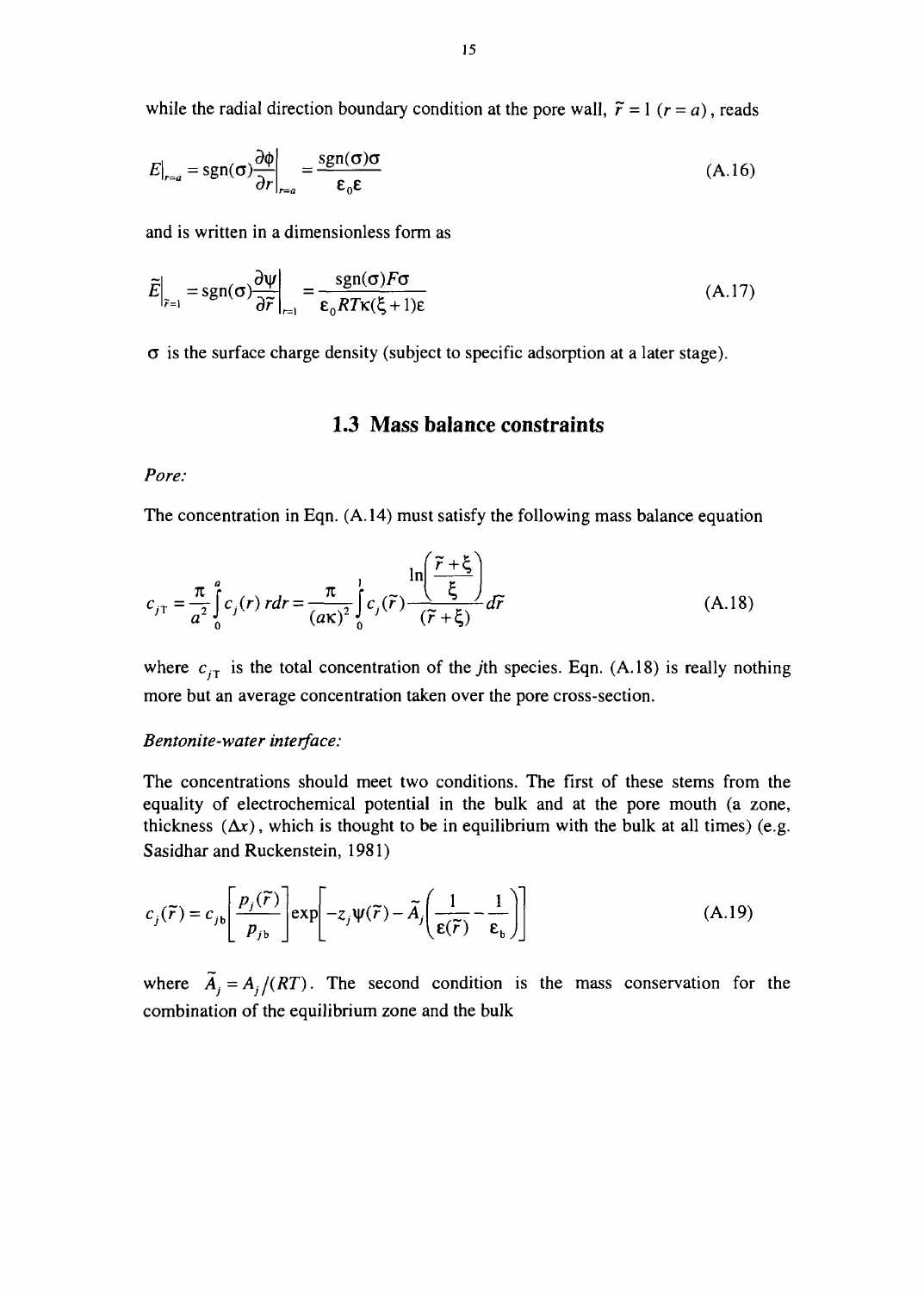$$
M_{j\text{T}} = 2\pi (\Delta x) N_{\text{p}} \int_{0}^{a} c_{j}(r) r dr + V_{\text{b}} c_{j\text{b}} =
$$
  
= 
$$
\frac{2\pi (\Delta x) N_{\text{p}}}{\kappa^{2}} \int_{0}^{1} c_{j}(\tilde{r}) \frac{\ln(\frac{\tilde{r} + \xi}{\xi})}{(\tilde{r} + \xi)} d\tilde{r} + V_{\text{b}} c_{j\text{b}}
$$
 (A.20)

where  $M_{jT}$  is the total mass of the *j*th species,  $V_b$  is the volume of the bulk reservoir and  $N_p$  is the number of pores, calculable from

$$
N_{\rm p} = \frac{n}{\rm T} \left( \frac{S}{\pi a^2} \right) \tag{A.21}
$$

*n* and *S* being the porosity and the cross-sectional area of the bentonite sample respectively. T is the tortuosity of the pore network (see p. 19). The above conditions  $(Enn. (A.19)$  and  $(A.20)$  account for the fact that the bulk concentration should also be iterated on. At first glance, it would be tempting to apply Eqn. (A. 19) alone and determine the concentration at the pore mouth explicitly from the bulk concentration. However, a severe contradiction arises if the bulk phase does not contain the species of interest but the pore mouth does. Using Eqn. (A. 19) solely would then lead to a situation where the mass for that species is not conserved, i.e., the concentration becomes zero irrespective of the species' concentration in the sample. This might occur, for example, when a montmorillonite sample saturated with sodium is brought into contact with a bulk electrolyte containing, say, KC1.

#### 1.4 Method of solution

Since Eqn. (8) cannot be solved analytically, we must integrate it by means of a numerical technique. Our candidate for that technique is the finite difference method (Smith, 1978), which gives a number of non-linear algebraic equations along with an equal number of unknowns. The discretization comprises the division of the spatial domain,  $\tilde{r}$ , into a sequence of abscissas, denoted  $\tilde{r}_0$ ,  $\tilde{r}_1$ ,...,  $\tilde{r}_N$  which are spaced apart by a constant step  $(\Delta \tilde{r})$ ,  $\tilde{r}_i = \tilde{r}_0 + i(\Delta \tilde{r})$   $(i = 0, 1, ..., N)$ . Here,  $\tilde{r}_0 = 0$ ,  $\tilde{r}_N = 1$ , and  $(\Delta \tilde{r}) = (\tilde{r}_N - \tilde{r}_0)/N = 1/N$ . A function  $F(\tilde{r})$  has known values at the  $\tilde{r}_i$ 's,  $F(\tilde{r}_i) \equiv F_i$ . For example, Eqn. (A.4) is discretized as

$$
\frac{\partial F}{\partial \widetilde{r}}\bigg|_{i} = \kappa(\widetilde{r}_{i} + \xi) \frac{F_{i+1} - F_{i-1}}{2(\Delta \widetilde{r})} + O[(\Delta \widetilde{r})^{2}]
$$
\n(A.22a)

$$
\frac{1}{r}\frac{\partial F}{\partial r}\bigg|_{i} = \kappa^{2} \frac{(\tilde{r}_{i} + \xi)}{\ln\left(\frac{\tilde{r}_{i} + \xi}{\xi}\right)} \frac{F_{i+1} - F_{i-1}}{2(\Delta \tilde{r})} + O[(\Delta \tilde{r})^{2}]
$$
\n(A.22b)

$$
\frac{\partial^2 F}{\partial r^2}\bigg|_i = \kappa^2 (\tilde{r}_i + \xi) \bigg[ \frac{F_{i+1} - F_{i-1}}{2(\Delta \tilde{r})} + (\tilde{r}_i + \xi) \frac{F_{i+1} - 2F_i + F_{i-1}}{(\Delta \tilde{r})^2} \bigg] + O[(\Delta \tilde{r})^2]
$$
(A.22c)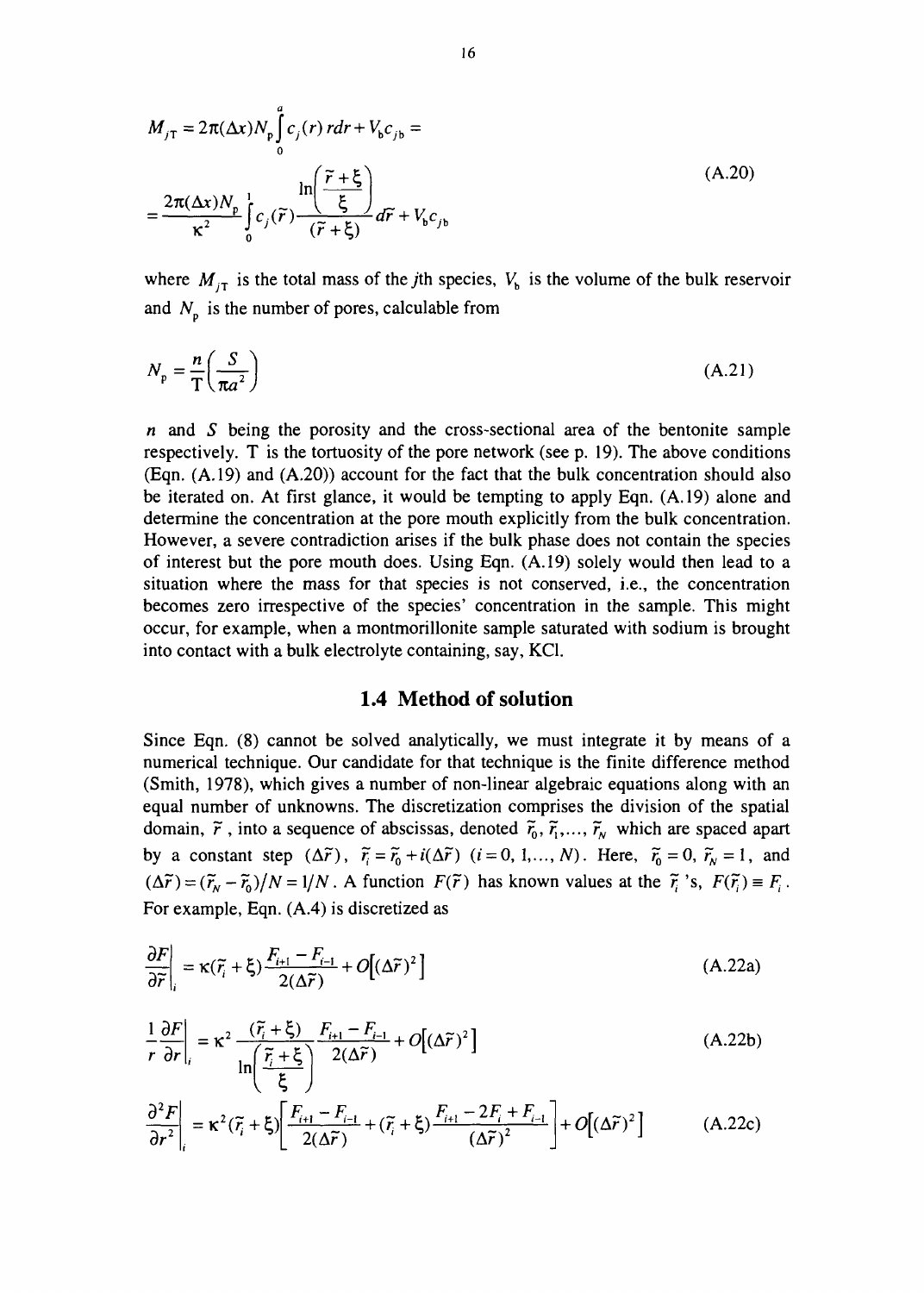After some manipulation we arrive at the discretized governing equations:

1.4.1 DE  
\n
$$
(\psi_{i+1} - 2\psi_i + \psi_{i-1})(\alpha_i \tilde{E}_i + \gamma_i \varepsilon_i) + \frac{(\Delta \tilde{r})}{2(\tilde{r}_i + \xi)}(\psi_{i+1} - \psi_{i-1}) \times
$$
\n
$$
\times (\alpha_i \tilde{E}_i + \delta_i \varepsilon_i) = -\frac{F \rho_{\varepsilon,i}}{\varepsilon_0 RT} \frac{(\Delta \tilde{r})^2}{\left[\kappa(\tilde{r}_i + \xi)\right]^2}
$$
\n(A.23)

$$
\gamma_0 = 2, \ \delta_0 = 2
$$
  

$$
\gamma_i = 1, \ \delta_i = 1 + \frac{1}{\ln\left(\frac{\tilde{r}_i + \xi}{\xi}\right)} \qquad (i \neq 0)
$$
 (A.24)

$$
\widetilde{E}_i = \frac{\text{sgn}(\sigma)}{2(\Delta \widetilde{r})} \left( \Psi_{i+1} - \Psi_{i-1} \right)
$$
\n(A.25)

For  $\widetilde{E}_i\geq \widetilde{E}_i$  ,

$$
\varepsilon_{i} = n^{2} + \frac{3(\varepsilon_{b} - n^{2})}{\tilde{\beta}\tilde{E}_{i}} \left[ \coth(\tilde{\beta}\tilde{E}_{i}) - \frac{1}{\tilde{\beta}\tilde{E}_{i}} \right]
$$
(A.26a)

and

$$
\alpha_i = \frac{3(\varepsilon_b - n^2)\tilde{\beta}}{(\tilde{\beta}\tilde{E}_i)^3} \left\{ 2 + (\tilde{\beta}\tilde{E}_i)^2 - (\tilde{\beta}\tilde{E}_i)\coth(\tilde{\beta}\tilde{E}_i) \left[ (\tilde{\beta}\tilde{E}_i)\coth(\tilde{\beta}\tilde{E}_i) + 1 \right] \right\}
$$
(A.27a)

For  $\widetilde{E}_i < \widetilde{E}_i$ ,

$$
\varepsilon_i = \varepsilon_b \left[ 1 - \frac{q}{3\beta^2} (\tilde{\beta} \tilde{E}_i)^2 \right]
$$
 (A.26b)

and

$$
\alpha_i = -\frac{2q\varepsilon_b}{3\beta}(\tilde{\beta}\tilde{E}_i)
$$
 (A.27b)

#### 1.4.2 Boundary conditions

Eqn. (A.15) suggests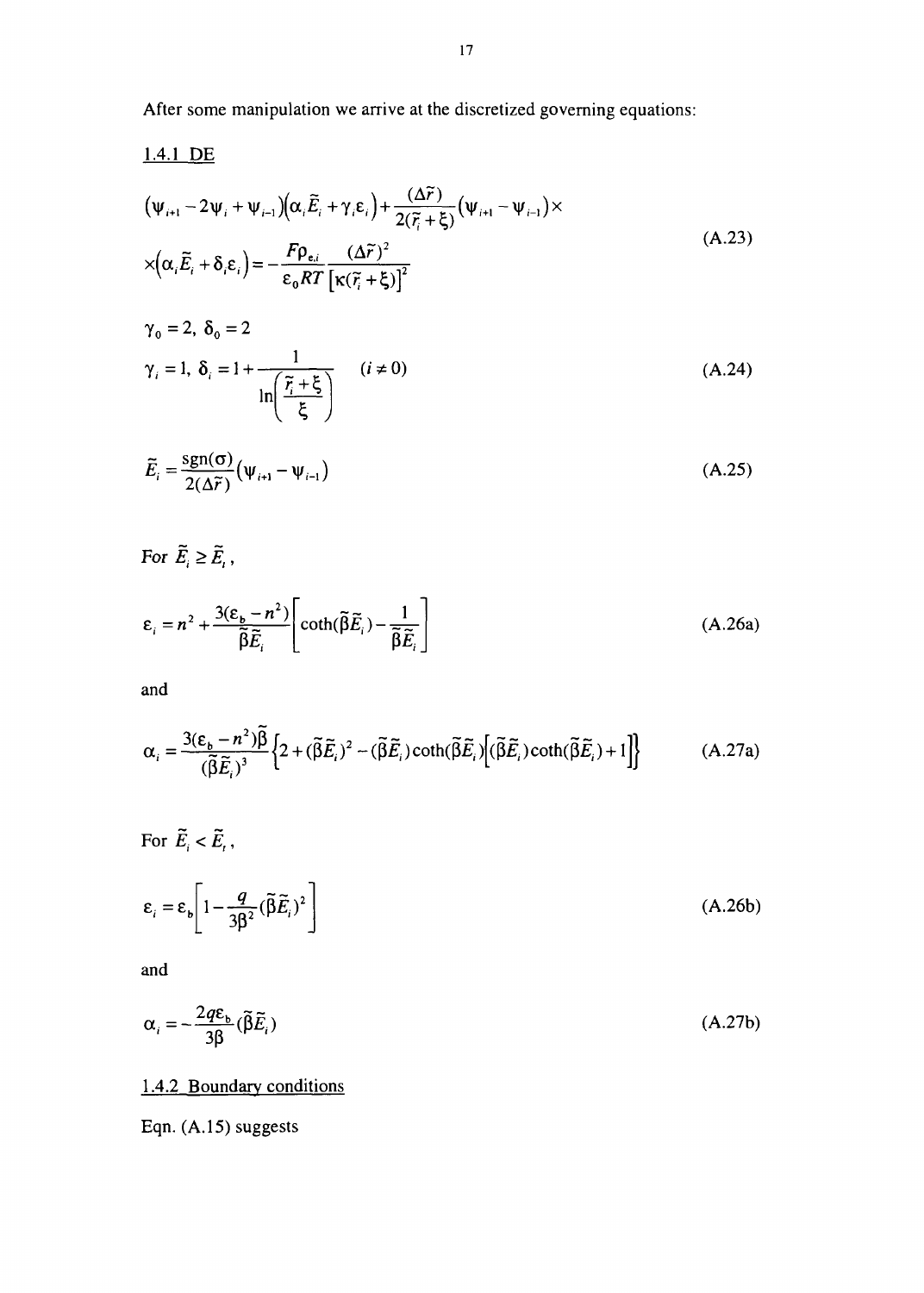$$
\Psi_{-1} = \Psi_1 \tag{A.28}
$$

From Eqn. (A. 17) we have

$$
\widetilde{E}_N = \frac{\text{sgn}(\sigma) F \sigma}{\epsilon_0 R T \kappa (\xi + 1) \epsilon_N} \tag{A.29}
$$

while Eqn. (A.5) proposes

$$
\Psi_{N+1} = \Psi_{N-1} + 2\operatorname{sgn}(\sigma)(\Delta \widetilde{r})\widetilde{E}_N
$$
\n(A.30)

 $\psi_{-1}$  and  $\psi_{N+1}$  are fictitious potentials outside the actual spatial domain. They can be imagined as the endpoints for a domain extended one layer,  $\Delta \tilde{r}$ . This extension has been done to preserve the formal second-order accuracy in the discretization.

#### 1.4.3 Mass balance constraints

*Pore (Eqn. (A. 18)):*

$$
c_{jT} \cong \frac{\pi(\Delta \tilde{r})}{(a\kappa)^2} \sum_{i=0}^{N} w_i c_{ji} \frac{\ln\left(\frac{\tilde{r}_i + \xi}{\xi}\right)}{(\tilde{r}_i + \xi)}
$$
(A.31)

where  $w_i$  are the Newton-Cotes integration<sup>†</sup> weights (calculated up to  $N = 20$  by the author).

*Bentonite-water interface (Eqns. (A. 19) and (A.20)):*

$$
c_{ji} = c_{jb} \left( \frac{p_{ji}}{p_{jb}} \right) \exp \left[ -z_j \psi_i - \tilde{A}_j \left( \frac{1}{\varepsilon_i} - \frac{1}{\varepsilon_b} \right) \right]
$$
 (A.32)

$$
M_{jT} \cong \frac{2\pi(\Delta\tilde{x})(\Delta\tilde{r})N_p}{\kappa^2} \sum_{i=0}^{N} w_i c_{ji} \frac{\ln\left(\frac{\tilde{r}_i + \xi}{\xi}\right)}{(\tilde{r}_i + \xi)} + V_b c_{jb}
$$
 (A.33)

The set of non-linear algebraic equations arising from the DE (Eqn. (A.23)), boundary conditions (Eqns. (A.28-30)) and mass balance constraints (Eqns. (A.31) or (A.32- 33)) are to be solved iteratively using the MSL MATH/LIBRARY® routine DNEQBF, which is seamlessly integrated into the MS-FP compiler.

f Also known as Bode's rule (Abramowitz and Stegun, 1970), which is exact for polynomials of degree *N.*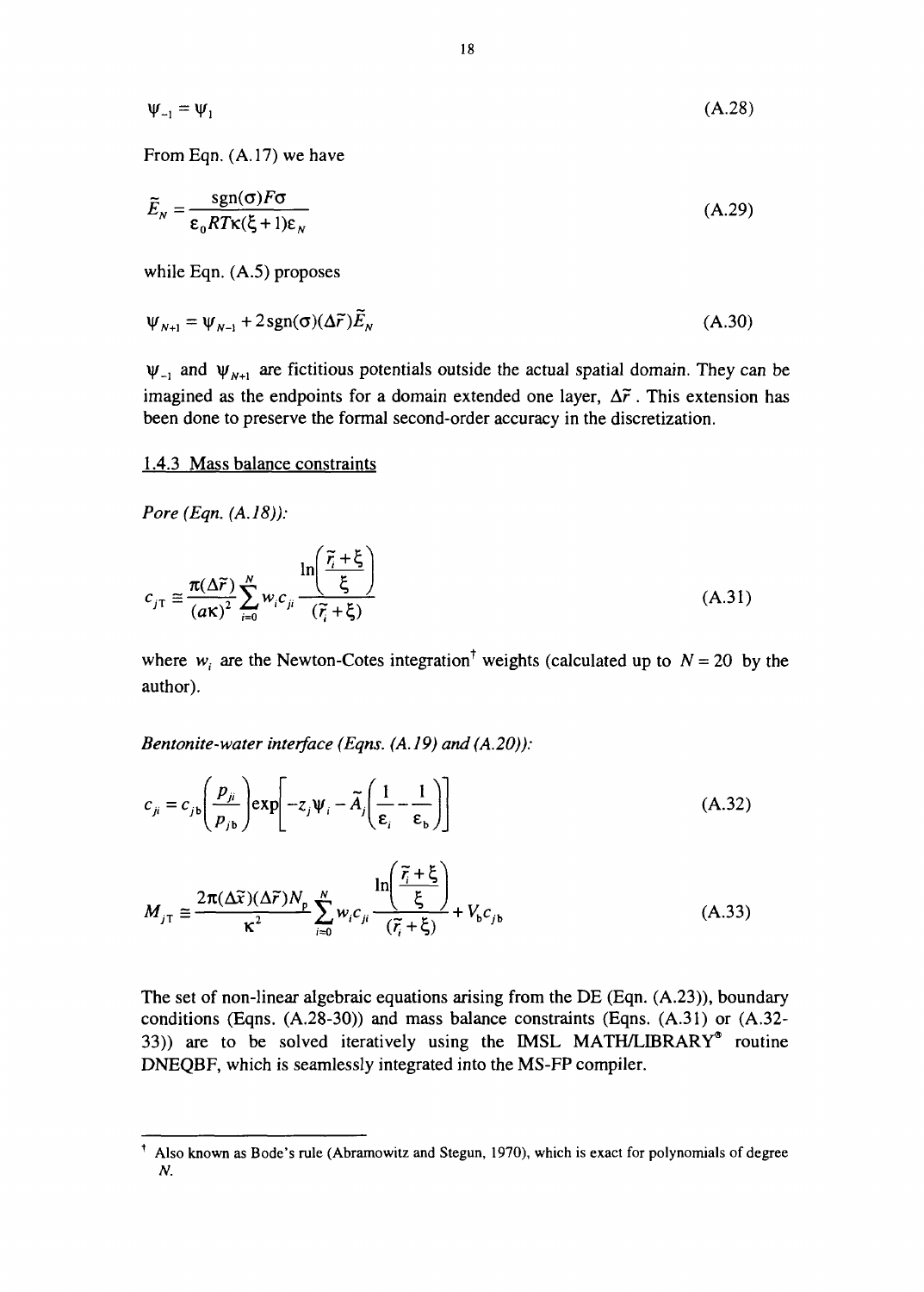#### 2 TRANSPORT

As a first approximation we assume that the advective component of the flux in Eqn. (11) is negligibly small so we can drop it. This simplifies the solution procedure considerably since we need not solve for the fluid velocity, v, from the Navier-Stokes equation, Eqn. (15). For the axial co-ordinate we employ a transformation which maps the computational domain  $(\tilde{x} \in [0,1])$  onto a physical one  $(x \in [0, L_{s}])$  with enhanced resolution near its ends

$$
\widetilde{x}(x) = \frac{1}{2} + \frac{1}{2} \frac{\ln\{(\beta + 2x/L_s - 1)/(\beta - 2x/L_s + 1)\}}{\ln\{(\beta + 1)/(\beta - 1)\}}
$$
(A.34)

where the stretching parameter  $\beta$  determines the extent of refining near  $x = 0$  and  $x = L$ <sup>*s*</sup> ( $L$ <sup>*s*</sup> is the sample length). For  $\beta \rightarrow 1+$ , very high resolution near the ends is achieved. The spatial derivatives in Eqn. (12) for the transformed domain are obtained by applying the chain rule of differentiation to yield  $\frac{1}{2} = \frac{2\pi}{L} \left| \frac{1}{2\pi} \right| = \frac{\pi}{2} \left| \frac{1}{2\pi} \right|$ *ox \dx Jox ox*  $\frac{\partial^2}{\partial x^2} = \frac{\partial^2}{\partial y^2} + \frac{\partial^2}{\partial z^2}$  $\frac{\partial}{\partial x^2}$   $\frac{\partial}{\partial x^2}$   $\frac{\partial}{\partial x^2}$ . To account for the irregular pore geometry, we have to introduce a quantity called tortuosity, T, defined as

$$
\frac{\mathrm{d}x}{\mathrm{d}x} = \frac{1}{T} \tag{A.35}
$$

where  $X(\in [0, L])$  is the actual capillary co-ordinate (L being the length of a pore). Eqn. (A.35) also implies the more familiar form for the tortuosity,  $T = L/L<sub>s</sub>$ .

We feel that it is not necessary to introduce the discretization for the transport part of the model. We merely state that it is much more straightforward to realize than that of the equilibration part, the very kernel of the model, introduced in the previous chapter.

#### 3 REFERENCES

Smith, G. D. 1978. Numerical solution of partial differential equations. Finite difference methods. 2nd ed. Clarendon Press, Oxford. 304 p.